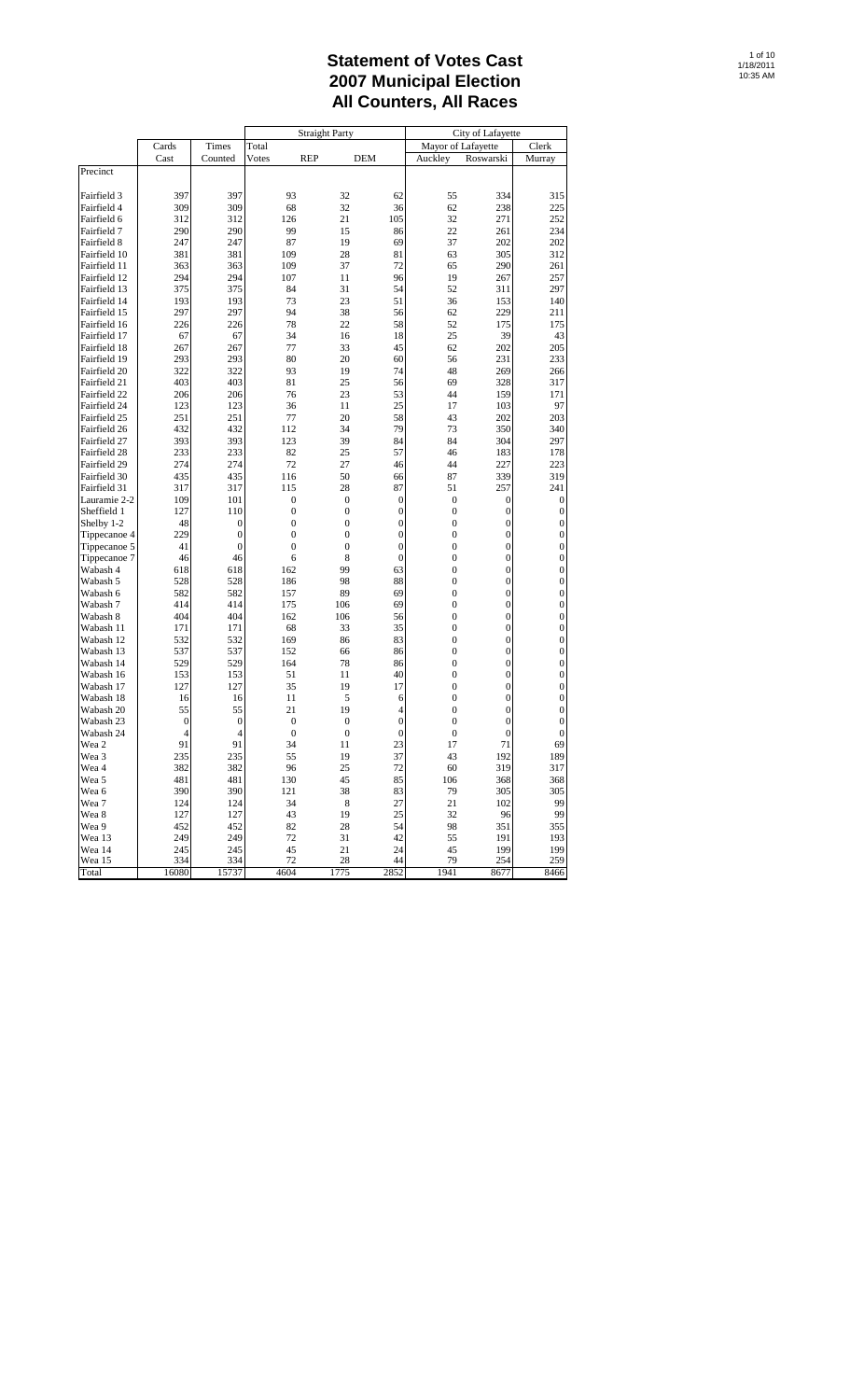|                        |                  |                  |                                |                                    |                                  |                                    |                                  |                                    |                                  |                                    | City of Lafayette                  |
|------------------------|------------------|------------------|--------------------------------|------------------------------------|----------------------------------|------------------------------------|----------------------------------|------------------------------------|----------------------------------|------------------------------------|------------------------------------|
|                        | Cards            | Times            |                                | District 1                         |                                  | District 2                         |                                  | District 3                         | District 4                       |                                    | Disti                              |
|                        | Cast             | Counted          | Skadberg                       | Cornstuble                         | Snyder                           | Campbell                           | Wilkerson                        | Brown                              | DeBoy                            | Novak                              | Barbee                             |
| Precinct               |                  |                  |                                |                                    |                                  |                                    |                                  |                                    |                                  |                                    |                                    |
| Fairfield 3            | 397              | 397              | $\boldsymbol{0}$               | $\boldsymbol{0}$                   | $\boldsymbol{0}$                 | $\overline{0}$                     | $\boldsymbol{0}$                 | $\mathbf{0}$                       | $\boldsymbol{0}$                 | $\overline{0}$                     | $\mathbf 0$                        |
| Fairfield 4            | 309              | 309              | $\boldsymbol{0}$               | $\boldsymbol{0}$                   | $\boldsymbol{0}$                 | $\mathbf{0}$                       | $\mathbf{0}$                     | $\mathbf{0}$                       | $\mathbf{0}$                     | $\mathbf{0}$                       | $\mathbf 0$                        |
| Fairfield 6            | 312              | 312              | $\boldsymbol{0}$               | $\boldsymbol{0}$                   | $\boldsymbol{0}$                 | $\boldsymbol{0}$                   | 91                               | 199                                | $\mathbf{0}$                     | $\boldsymbol{0}$                   | $\mathbf{0}$                       |
| Fairfield 7            | 290              | 290              | $\overline{0}$                 | $\overline{0}$                     | $\boldsymbol{0}$                 | $\overline{0}$                     | 76                               | 198                                | $\overline{0}$                   | $\overline{0}$                     | $\overline{0}$                     |
| Fairfield 8            | 247              | 247              | $\mathbf{0}$                   | $\boldsymbol{0}$                   | $\mathbf{0}$                     | $\mathbf{0}$                       | 84                               | 155                                | $\mathbf{0}$                     | $\mathbf{0}$                       | $\mathbf{0}$                       |
| Fairfield 10           | 381              | 381              | $\overline{0}$                 | $\overline{0}$                     | $\mathbf{0}$                     | $\overline{0}$                     | $\boldsymbol{0}$                 | $\mathbf{0}$                       | $\mathbf{0}$                     | $\overline{0}$                     | $\mathbf{0}$                       |
| Fairfield 11           | 363              | 363              | $\bf{0}$                       | $\boldsymbol{0}$                   | $\bf{0}$                         | $\boldsymbol{0}$                   | $\boldsymbol{0}$                 | $\overline{2}$                     | $\boldsymbol{0}$                 | $\overline{0}$                     | 147                                |
| Fairfield 12           | 294              | 294              | $\boldsymbol{0}$               | $\boldsymbol{0}$                   | $\boldsymbol{0}$                 | $\boldsymbol{0}$                   | 72                               | 203                                | $\boldsymbol{0}$                 | $\boldsymbol{0}$                   | $\boldsymbol{0}$                   |
| Fairfield 13           | 375              | 375              | $\overline{0}$                 | $\overline{0}$                     | $\overline{0}$                   | $\overline{0}$                     | $\boldsymbol{0}$                 | $\overline{0}$                     | $\mathbf{0}$                     | $\overline{0}$                     | $\mathbf{0}$                       |
| Fairfield 14           | 193              | 193              | $\mathbf{0}$                   | $\boldsymbol{0}$                   | $\boldsymbol{0}$                 | $\boldsymbol{0}$                   | $\boldsymbol{0}$                 | $\boldsymbol{0}$                   | $\mathbf{0}$                     | $\boldsymbol{0}$                   | $\boldsymbol{0}$                   |
| Fairfield 15           | 297              | 297              | $\overline{0}$                 | $\overline{0}$                     | $\mathbf{0}$                     | $\overline{0}$                     | $\boldsymbol{0}$                 | $\overline{0}$                     | $\mathbf{0}$                     | $\overline{0}$                     | 113                                |
| Fairfield 16           | 226              | 226              | $\boldsymbol{0}$               | $\boldsymbol{0}$                   | $\boldsymbol{0}$                 | $\boldsymbol{0}$                   | 71                               | 83                                 | $\boldsymbol{0}$                 | $\boldsymbol{0}$                   | 30                                 |
| Fairfield 17           | 67               | 67               | $\mathbf{0}$                   | $\boldsymbol{0}$                   | $\boldsymbol{0}$                 | $\boldsymbol{0}$                   | $\mathbf{0}$                     | $\boldsymbol{0}$                   | $\boldsymbol{0}$                 | $\boldsymbol{0}$                   | $\boldsymbol{0}$                   |
| Fairfield 18           | 267              | 267              | $\overline{0}$                 | $\overline{0}$                     | $\boldsymbol{0}$                 | $\overline{0}$                     | $\boldsymbol{0}$                 | $\mathbf{0}$                       | $\mathbf{0}$                     | $\overline{0}$                     | 107                                |
| Fairfield 19           | 293              | 293              | $\mathbf{0}$                   | $\boldsymbol{0}$                   | $\boldsymbol{0}$                 | $\mathbf{0}$                       | $\mathbf{0}$                     | $\mathbf{0}$                       | $\mathbf{0}$                     | $\boldsymbol{0}$                   | 100                                |
| Fairfield 20           | 322              | 322              | $\overline{0}$                 | $\overline{0}$                     | 67                               | 179                                | $\mathbf{0}$                     | $\overline{0}$                     | $\mathbf{0}$                     | $\boldsymbol{0}$                   | 20                                 |
| Fairfield 21           | 403              | 403              | $\bf{0}$                       | $\boldsymbol{0}$                   | 35                               | 77                                 | $\boldsymbol{0}$                 | 0                                  | 109                              | 177                                | $\boldsymbol{0}$                   |
| Fairfield 22           | 206              | 206              | $\mathbf{0}$                   | $\boldsymbol{0}$                   | 61                               | 131                                | $\boldsymbol{0}$                 | $\boldsymbol{0}$                   | 1                                | $\boldsymbol{0}$                   | $\boldsymbol{0}$                   |
| Fairfield 24           | 123              | 123              | $\overline{0}$                 | $\overline{0}$                     | $\boldsymbol{0}$                 | $\mathbf{0}$                       | $\mathbf{0}$                     | $\overline{0}$                     | $\boldsymbol{0}$                 | $\boldsymbol{0}$                   | $\boldsymbol{0}$                   |
| Fairfield 25           | 251              | 251              | $\mathbf{0}$                   | $\boldsymbol{0}$                   | $\boldsymbol{0}$                 | $\mathbf{0}$                       | $\mathbf{0}$                     | $\mathbf{0}$                       | $\boldsymbol{0}$                 | $\boldsymbol{0}$                   | 84                                 |
| Fairfield 26           | 432              | 432              | $\overline{0}$                 | $\overline{0}$                     | $\mathbf{0}$                     | $\overline{0}$                     | $\overline{0}$                   | $\overline{0}$                     | 206                              | 218                                | $\boldsymbol{0}$                   |
| Fairfield 27           | 393              | 393              | $\mathbf{0}$                   | $\boldsymbol{0}$                   | 136                              | 248                                | $\boldsymbol{0}$                 | $\mathbf{1}$                       | $\boldsymbol{0}$                 | $\mathbf{0}$                       | $\boldsymbol{0}$                   |
| Fairfield 28           | 233              | 233              | $\mathbf{0}$                   | $\boldsymbol{0}$                   | $\boldsymbol{0}$                 | $\mathbf{0}$                       | $\boldsymbol{0}$                 | $\boldsymbol{0}$                   | $\boldsymbol{0}$                 | $\boldsymbol{0}$                   | 48                                 |
| Fairfield 29           | 274              | 274              | $\overline{0}$                 | $\overline{0}$                     | $\boldsymbol{0}$                 | $\mathbf{0}$                       | $\mathbf{0}$                     | $\mathbf{0}$                       | 81                               | 84                                 | 34                                 |
| Fairfield 30           | 435              | 435              | $\mathbf{0}$                   | $\boldsymbol{0}$                   | $\boldsymbol{0}$                 | $\boldsymbol{0}$                   | $\boldsymbol{0}$                 | $\boldsymbol{0}$                   | 235                              | 179                                | $\boldsymbol{0}$                   |
| Fairfield 31           | 317              | 317              | $\overline{0}$                 | $\overline{0}$                     | $\boldsymbol{0}$                 | $\overline{0}$                     | $\mathbf{0}$                     | $\mathbf{0}$                       | 133                              | 169                                | $\boldsymbol{0}$                   |
| Lauramie 2-2           | 109              | 101              | $\boldsymbol{0}$               | $\boldsymbol{0}$                   | $\bf{0}$                         | $\mathbf{0}$                       | $\boldsymbol{0}$                 | $\boldsymbol{0}$                   | $\boldsymbol{0}$                 | $\boldsymbol{0}$                   | $\mathbf 0$                        |
| Sheffield 1            | 127              | 110              | $\mathbf{0}$                   | $\boldsymbol{0}$                   | $\boldsymbol{0}$                 | $\boldsymbol{0}$                   | $\boldsymbol{0}$                 | $\boldsymbol{0}$                   | $\boldsymbol{0}$                 | $\boldsymbol{0}$                   | $\mathbf{0}$                       |
| Shelby 1-2             | 48               | $\boldsymbol{0}$ | $\overline{0}$                 | $\overline{0}$                     | $\overline{0}$                   | $\overline{0}$                     | $\overline{0}$                   | $\overline{0}$                     | $\mathbf{0}$                     | $\mathbf{0}$                       | $\mathbf{0}$                       |
| Tippecanoe 4           | 229              | $\boldsymbol{0}$ | $\overline{0}$                 | $\boldsymbol{0}$                   | $\boldsymbol{0}$                 | $\boldsymbol{0}$                   | $\mathbf{0}$                     | $\boldsymbol{0}$                   | $\boldsymbol{0}$                 | $\boldsymbol{0}$                   | $\boldsymbol{0}$                   |
| Tippecanoe 5           | 41               | $\overline{0}$   | $\overline{0}$                 | $\overline{0}$                     | $\mathbf{0}$                     | $\overline{0}$                     | $\overline{0}$                   | $\overline{0}$                     | $\mathbf{0}$                     | $\overline{0}$                     | $\overline{0}$                     |
| Tippecanoe 7           | 46               | 46               | $\boldsymbol{0}$               | $\boldsymbol{0}$                   | $\bf{0}$                         | $\mathbf{0}$                       | $\boldsymbol{0}$                 | $\boldsymbol{0}$                   | $\boldsymbol{0}$                 | $\boldsymbol{0}$                   | $\mathbf 0$                        |
| Wabash 4               | 618              | 618              | $\boldsymbol{0}$               | $\boldsymbol{0}$                   | $\boldsymbol{0}$                 | $\boldsymbol{0}$                   | $\boldsymbol{0}$                 | $\boldsymbol{0}$                   | $\boldsymbol{0}$                 | $\boldsymbol{0}$                   | $\mathbf{0}$                       |
| Wabash 5               | 528              | 528              | $\overline{0}$                 | $\overline{0}$                     | $\boldsymbol{0}$                 | $\overline{0}$                     | $\overline{0}$                   | $\overline{0}$                     | $\overline{0}$                   | $\overline{0}$                     | $\overline{0}$                     |
| Wabash 6               | 582              | 582              | $\mathbf{0}$                   | $\boldsymbol{0}$                   | $\mathbf{0}$                     | $\boldsymbol{0}$                   | $\mathbf{0}$                     | $\boldsymbol{0}$                   | $\mathbf{0}$                     | $\boldsymbol{0}$                   | $\boldsymbol{0}$                   |
| Wabash 7               | 414              | 414              | $\overline{0}$                 | $\overline{0}$                     | $\mathbf{0}$                     | $\overline{0}$                     | $\mathbf{0}$                     | $\overline{0}$                     | $\mathbf{0}$                     | $\overline{0}$                     | $\overline{0}$                     |
| Wabash 8               | 404              | 404              | $\mathbf{0}$                   | $\boldsymbol{0}$                   | $\bf{0}$                         | $\overline{0}$                     | $\boldsymbol{0}$                 | $\boldsymbol{0}$                   | $\boldsymbol{0}$                 | $\boldsymbol{0}$                   | $\mathbf 0$                        |
| Wabash 11              | 171              | 171              | $\mathbf{0}$                   | $\boldsymbol{0}$                   | $\boldsymbol{0}$                 | $\boldsymbol{0}$                   | $\boldsymbol{0}$                 | $\boldsymbol{0}$                   | $\boldsymbol{0}$                 | $\boldsymbol{0}$                   | $\mathbf{0}$                       |
| Wabash 12              | 532              | 532              | $\overline{0}$                 | $\overline{0}$                     | $\overline{0}$                   | $\overline{0}$                     | $\overline{0}$                   | $\mathbf{0}$                       | $\mathbf{0}$                     | $\mathbf{0}$                       | $\mathbf{0}$                       |
| Wabash 13<br>Wabash 14 | 537<br>529       | 537<br>529       | $\mathbf{0}$<br>$\overline{0}$ | $\boldsymbol{0}$<br>$\overline{0}$ | $\boldsymbol{0}$<br>$\mathbf{0}$ | $\boldsymbol{0}$<br>$\overline{0}$ | $\boldsymbol{0}$<br>$\mathbf{0}$ | $\boldsymbol{0}$<br>$\overline{0}$ | $\boldsymbol{0}$<br>$\mathbf{0}$ | $\boldsymbol{0}$<br>$\overline{0}$ | $\boldsymbol{0}$<br>$\overline{0}$ |
| Wabash 16              | 153              | 153              | $\boldsymbol{0}$               | $\boldsymbol{0}$                   | $\boldsymbol{0}$                 | $\mathbf{0}$                       | $\boldsymbol{0}$                 | $\boldsymbol{0}$                   | $\boldsymbol{0}$                 | $\boldsymbol{0}$                   | $\mathbf{0}$                       |
| Wabash 17              | 127              | 127              | $\mathbf{0}$                   | $\boldsymbol{0}$                   | $\boldsymbol{0}$                 | $\boldsymbol{0}$                   | $\boldsymbol{0}$                 | $\boldsymbol{0}$                   | $\boldsymbol{0}$                 | $\boldsymbol{0}$                   | $\mathbf{0}$                       |
| Wabash 18              | 16               | 16               | $\overline{0}$                 | $\overline{0}$                     | $\boldsymbol{0}$                 | $\overline{0}$                     | $\mathbf{0}$                     | $\overline{0}$                     | $\overline{0}$                   | $\overline{0}$                     | $\overline{0}$                     |
| Wabash 20              | 55               | 55               | $\mathbf{0}$                   | $\bf{0}$                           | $\boldsymbol{0}$                 | $\boldsymbol{0}$                   | $\boldsymbol{0}$                 | $\boldsymbol{0}$                   | $\boldsymbol{0}$                 | $\boldsymbol{0}$                   | 0                                  |
| Wabash 23              | $\boldsymbol{0}$ | $\mathbf{0}$     | $\overline{0}$                 | $\overline{0}$                     | $\overline{0}$                   | $\overline{0}$                     | $\overline{0}$                   | $\overline{0}$                     | $\overline{0}$                   | $\overline{0}$                     | $\overline{0}$                     |
| Wabash 24              | $\overline{4}$   | $\overline{4}$   | $\bf{0}$                       | $\overline{0}$                     | $\bf{0}$                         | 0                                  | $\mathbf 0$                      | 0                                  | 0                                | 0                                  | $\mathbf 0$                        |
| Wea 2                  | 91               | 91               | 33                             | 46                                 | $\theta$                         | $\overline{0}$                     | $\theta$                         | $\overline{0}$                     | $\theta$                         | $\overline{0}$                     | $\theta$                           |
| Wea 3                  | 235              | 235              | 102                            | 124                                | $\boldsymbol{0}$                 | $\boldsymbol{0}$                   | $\boldsymbol{0}$                 | $\boldsymbol{0}$                   | $\boldsymbol{0}$                 | $\boldsymbol{0}$                   | $\boldsymbol{0}$                   |
| Wea 4                  | 382              | 382              | 149                            | 221                                | $\boldsymbol{0}$                 | $\boldsymbol{0}$                   | $\boldsymbol{0}$                 | $\boldsymbol{0}$                   | $\boldsymbol{0}$                 | $\boldsymbol{0}$                   | $\boldsymbol{0}$                   |
| Wea 5                  | 481              | 481              | 210                            | 250                                | $\boldsymbol{0}$                 | $\boldsymbol{0}$                   | $\boldsymbol{0}$                 | $\mathbf{0}$                       | $\boldsymbol{0}$                 | $\boldsymbol{0}$                   | $\mathbf{0}$                       |
| Wea 6                  | 390              | 390              |                                | $\boldsymbol{0}$                   | $\boldsymbol{0}$                 | $\boldsymbol{0}$                   | $\boldsymbol{0}$                 | $\boldsymbol{0}$                   | 194                              | 188                                | $\boldsymbol{0}$                   |
| Wea 7                  | 124              | 124              | $\boldsymbol{0}$               | $\mathbf{0}$                       | 40                               | 82                                 | $\boldsymbol{0}$                 | $\boldsymbol{0}$                   | $\boldsymbol{0}$                 | $\boldsymbol{0}$                   | $\boldsymbol{0}$                   |
| Wea 8                  | 127              | 127              | 52                             | 73                                 | $\boldsymbol{0}$                 | $\boldsymbol{0}$                   | $\boldsymbol{0}$                 | $\boldsymbol{0}$                   | $\boldsymbol{0}$                 | $\boldsymbol{0}$                   | $\boldsymbol{0}$                   |
| Wea 9                  | 452              | 452              | 214                            | 231                                | $\boldsymbol{0}$                 | $\boldsymbol{0}$                   | $\boldsymbol{0}$                 | $\boldsymbol{0}$                   | $\boldsymbol{0}$                 | $\boldsymbol{0}$                   | $\boldsymbol{0}$                   |
| Wea 13                 | 249              | 249              | $\boldsymbol{0}$               | $\boldsymbol{0}$                   | 100                              | 137                                | $\boldsymbol{0}$                 | $\boldsymbol{0}$                   | $\boldsymbol{0}$                 | $\overline{0}$                     | $\boldsymbol{0}$                   |
| Wea 14                 | 245              | 245              | 124                            | 114                                | $\boldsymbol{0}$                 | $\boldsymbol{0}$                   | $\boldsymbol{0}$                 | $\boldsymbol{0}$                   | $\boldsymbol{0}$                 | $\boldsymbol{0}$                   | $\boldsymbol{0}$                   |
| Wea 15                 | 334              | 334              | 174                            | 153                                | $\boldsymbol{0}$                 | $\overline{0}$                     | $\boldsymbol{0}$                 | $\overline{0}$                     | $\boldsymbol{0}$                 | $\overline{0}$                     | $\boldsymbol{0}$                   |
| Total                  | 16080            | 15737            | 1058                           | 1212                               | 439                              | 854                                | 394                              | 841                                | 959                              | 1015                               | 683                                |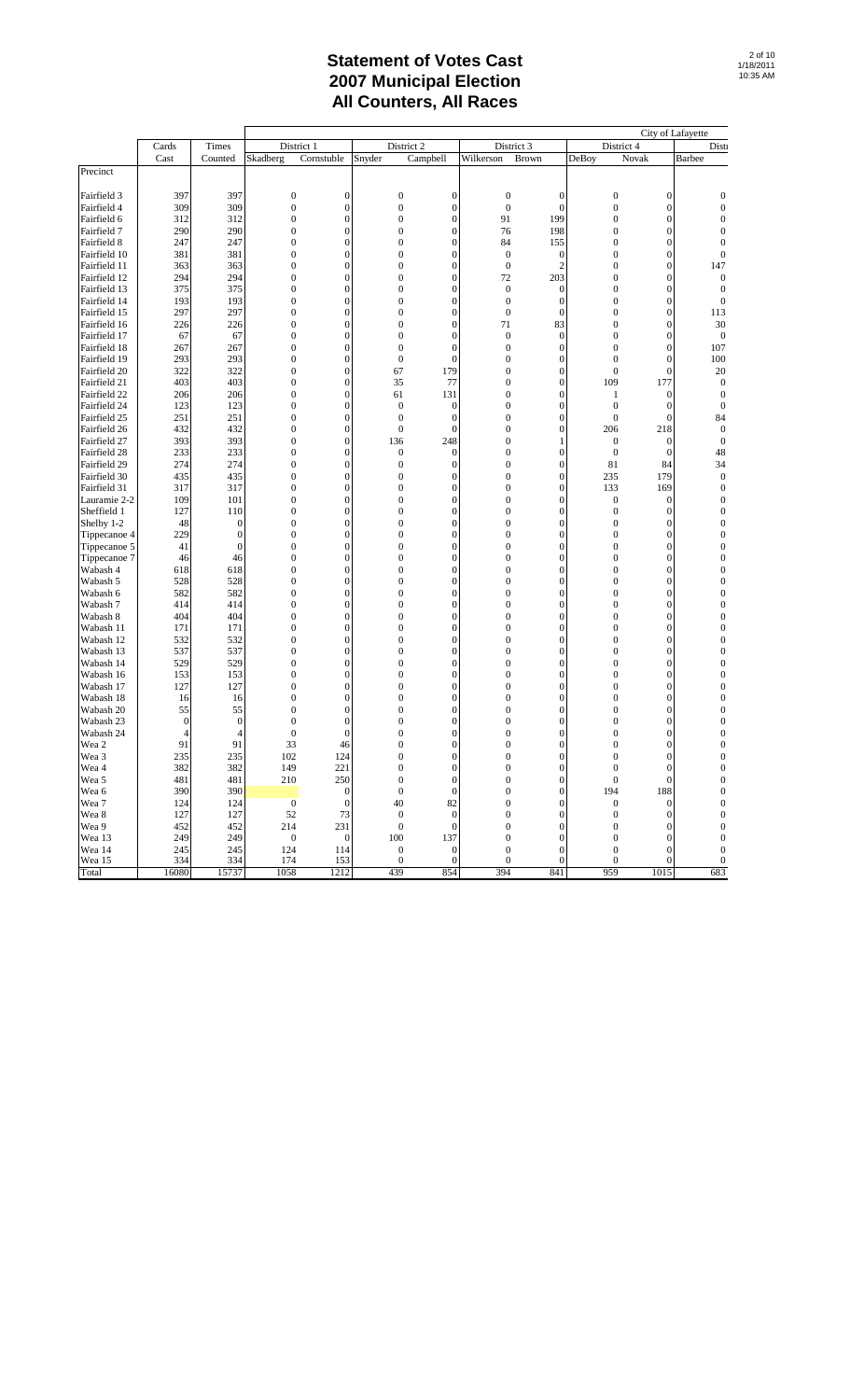|                              | Cards          | Times                            | ict 5                                |       | District 6                                                               |                                    | City Council at Large                |                                |                                      |
|------------------------------|----------------|----------------------------------|--------------------------------------|-------|--------------------------------------------------------------------------|------------------------------------|--------------------------------------|--------------------------------|--------------------------------------|
|                              | Cast           | Counted                          | Weat-willia                          | Smith | Downing                                                                  | <b>Bushore</b>                     | Heide                                | Klinker                        | Meyer                                |
| Precinct                     |                |                                  |                                      |       |                                                                          |                                    |                                      |                                |                                      |
|                              |                |                                  |                                      |       |                                                                          |                                    |                                      |                                |                                      |
| Fairfield 3                  | 397            | 397                              | 0                                    | 160   | 230                                                                      | 195                                | 253                                  | 278                            | 270                                  |
| Fairfield 4                  | 309            | 309                              | $\mathbf{0}$                         | 161   | 138                                                                      | 167                                | 163                                  | 194                            | 208                                  |
| Fairfield 6                  | 312            | 312                              | $\mathbf{0}$                         |       | 0<br>$\mathbf{0}$                                                        | 90                                 | 221                                  | 219                            | 239                                  |
| Fairfield 7                  | 290            | 290                              | $\overline{0}$                       |       | $\mathbf{0}$<br>$\mathbf{0}$                                             | 83                                 | 219                                  | 209                            | 223                                  |
| Fairfield 8                  | 247            | 247                              | $\bf{0}$                             |       | $\boldsymbol{0}$<br>$\bf{0}$                                             | 93                                 | 176                                  | 175                            | 184                                  |
| Fairfield 10                 | 381            | 381                              | $\overline{0}$                       | 113   | 257                                                                      | 166                                | 262                                  | 266                            | 271                                  |
| Fairfield 11                 | 363            | 363<br>294                       | 199                                  |       | 0<br>$\mathbf{0}$<br>$\overline{0}$                                      | 174<br>88                          | 222                                  | 233                            | 256                                  |
| Fairfield 12<br>Fairfield 13 | 294            | 375                              | $\mathbf{0}$<br>$\mathbf{0}$         | 147   | 0<br>212                                                                 | 204                                | 216<br>231                           | 233<br>233                     | 226<br>263                           |
| Fairfield 14                 | 375<br>193     | 193                              | $\overline{0}$                       | 65    | 120                                                                      | 67                                 | 120                                  | 135                            | 130                                  |
| Fairfield 15                 | 297            | 297                              | 164                                  |       | $\mathbf{0}$<br>$\mathbf{0}$                                             | 147                                | 171                                  | 199                            | 198                                  |
| Fairfield 16                 | 226            | 226                              | 37                                   |       | $\boldsymbol{0}$<br>$\bf{0}$                                             | 96                                 | 149                                  | 153                            | 155                                  |
| Fairfield 17                 | 67             | 67                               | $\mathbf{0}$                         |       | 33<br>30                                                                 | 36                                 | 38                                   | 35                             | 38                                   |
| Fairfield 18                 | 267            | 267                              | 146                                  |       | $\boldsymbol{0}$<br>$\mathbf{1}$                                         | 140                                | 156                                  | 168                            | 178                                  |
| Fairfield 19                 | 293            | 293                              | 178                                  |       | 0<br>$\mathbf{0}$                                                        | 123                                | 189                                  | 209                            | 209                                  |
| Fairfield 20                 | 322            | 322                              | 43                                   |       | 0<br>$\mathbf{0}$                                                        | 125                                | 206                                  | 240                            | 242                                  |
| Fairfield 21                 | 403            | 403                              | $\bf{0}$                             |       | 0<br>$\mathbf{0}$                                                        | 192                                | 257                                  | 291                            | 292                                  |
| Fairfield 22                 | 206            | 206                              | $\bf{0}$                             |       | $\mathbf{0}$<br>0                                                        | 75                                 | 141                                  | 150                            | 162                                  |
| Fairfield 24                 | 123            | 123                              | $\mathbf{0}$                         | 46    | 71                                                                       | 56                                 | 75                                   | 92                             | 89                                   |
| Fairfield 25                 | 251            | 251                              | 152                                  |       | 0<br>$\mathbf{0}$                                                        | 85                                 | 171                                  | 179                            | 195                                  |
| Fairfield 26                 | 432            | 432                              | 0                                    |       | $\mathbf{0}$<br>$\mathbf{0}$                                             | 187                                | 271                                  | 306                            | 311                                  |
| Fairfield 27                 | 393            | 393                              | $\boldsymbol{0}$                     |       | $\boldsymbol{0}$<br>$\mathbf{0}$                                         | 186                                | 240                                  | 250                            | 282                                  |
| Fairfield 28                 | 233            | 233                              | 69                                   | 43    | 63                                                                       | 91                                 | 156                                  | 165                            | 164                                  |
| Fairfield 29                 | 274            | 274                              | 67                                   |       | $\boldsymbol{0}$<br>$\mathbf{1}$                                         | 116                                | 188                                  | 206                            | 204                                  |
| Fairfield 30                 | 435            | 435                              | $\boldsymbol{0}$                     |       | 0<br>$\mathbf{0}$                                                        | 229                                | 250                                  | 294                            | 282                                  |
| Fairfield 31                 | 317            | 317                              | $\bf{0}$                             |       | 0<br>$\mathbf{0}$                                                        | 141                                | 198                                  | 208                            | 215                                  |
| Lauramie 2-2                 | 109            | 101                              | $\bf{0}$                             |       | 0<br>$\mathbf{0}$                                                        | $\boldsymbol{0}$                   | $\boldsymbol{0}$                     | $\boldsymbol{0}$               | $\boldsymbol{0}$                     |
| Sheffield 1                  | 127            | 110                              | $\mathbf{0}$                         |       | $\overline{0}$<br>0                                                      | $\boldsymbol{0}$                   | $\boldsymbol{0}$                     | $\boldsymbol{0}$               | $\boldsymbol{0}$                     |
| Shelby 1-2                   | 48             | $\mathbf{0}$                     | $\mathbf{0}$                         |       | $\mathbf{0}$<br>0                                                        | $\boldsymbol{0}$                   | $\boldsymbol{0}$                     | $\mathbf{0}$                   | $\boldsymbol{0}$                     |
| Tippecanoe 4                 | 229            | $\overline{0}$<br>$\overline{0}$ | $\overline{0}$<br>$\overline{0}$     |       | 0<br>$\mathbf{0}$                                                        | $\boldsymbol{0}$<br>$\overline{0}$ | $\boldsymbol{0}$<br>$\boldsymbol{0}$ | $\mathbf{0}$<br>$\overline{0}$ | $\boldsymbol{0}$<br>$\boldsymbol{0}$ |
| Tippecanoe 5                 | 41<br>46       | 46                               | $\mathbf{0}$                         |       | 0<br>$\mathbf{0}$<br>0<br>$\mathbf{0}$                                   | $\boldsymbol{0}$                   | $\mathbf{0}$                         | $\boldsymbol{0}$               | $\boldsymbol{0}$                     |
| Tippecanoe 7<br>Wabash 4     | 618            | 618                              | $\mathbf{0}$                         |       | $\overline{0}$<br>0                                                      | 0                                  | $\boldsymbol{0}$                     | $\mathbf{0}$                   | $\boldsymbol{0}$                     |
| Wabash 5                     | 528            | 528                              | $\mathbf{0}$                         |       | $\mathbf{0}$<br>0                                                        | $\boldsymbol{0}$                   | $\mathbf{0}$                         | $\mathbf{0}$                   | $\boldsymbol{0}$                     |
| Wabash 6                     | 582            | 582                              | $\bf{0}$                             |       | 0<br>$\mathbf{0}$                                                        | $\boldsymbol{0}$                   | $\boldsymbol{0}$                     | $\mathbf{0}$                   | $\boldsymbol{0}$                     |
| Wabash 7                     | 414            | 414                              | $\bf{0}$                             |       | 0<br>$\mathbf{0}$                                                        | $\overline{0}$                     | $\boldsymbol{0}$                     | $\mathbf{0}$                   | $\boldsymbol{0}$                     |
| Wabash 8                     | 404            | 404                              | $\mathbf{0}$                         |       | 0<br>$\mathbf{0}$                                                        | $\boldsymbol{0}$                   | $\mathbf{0}$                         | $\boldsymbol{0}$               | $\boldsymbol{0}$                     |
| Wabash 11                    | 171            | 171                              | $\mathbf{0}$                         |       | $\overline{0}$<br>0                                                      | $\boldsymbol{0}$                   | $\boldsymbol{0}$                     | $\mathbf{0}$                   | $\boldsymbol{0}$                     |
| Wabash 12                    | 532            | 532                              | $\mathbf{0}$                         |       | $\mathbf{0}$<br>0                                                        | $\boldsymbol{0}$                   | $\boldsymbol{0}$                     | $\mathbf{0}$                   | $\boldsymbol{0}$                     |
| Wabash 13                    | 537            | 537                              | $\overline{0}$                       |       | 0<br>$\overline{0}$                                                      | $\boldsymbol{0}$                   | $\boldsymbol{0}$                     | $\mathbf{0}$                   | $\boldsymbol{0}$                     |
| Wabash 14                    | 529            | 529                              | $\bf{0}$                             |       | 0<br>$\mathbf{0}$                                                        | $\overline{0}$                     | $\boldsymbol{0}$                     | $\overline{0}$                 | $\boldsymbol{0}$                     |
| Wabash 16                    | 153            | 153                              | $\mathbf{0}$                         |       | 0<br>$\mathbf{0}$                                                        | $\boldsymbol{0}$                   | $\mathbf{0}$                         | $\mathbf{0}$                   | $\boldsymbol{0}$                     |
| Wabash 17                    | 127            | 127                              | $\overline{0}$                       |       | $\overline{0}$<br>0                                                      | 0                                  | $\mathbf{0}$                         | $\mathbf{0}$                   | $\boldsymbol{0}$                     |
| Wabash 18                    | 16             | 16                               | $\overline{0}$                       |       | $\boldsymbol{0}$<br>$\mathbf{0}$                                         | $\boldsymbol{0}$                   | $\mathbf{0}$                         | $\mathbf{0}$                   | $\boldsymbol{0}$                     |
| Wabash 20                    | 55             | 55                               | $\overline{0}$                       |       | 0<br>$\mathbf{0}$                                                        | $\boldsymbol{0}$                   | $\boldsymbol{0}$                     | $\mathbf{0}$                   | 0                                    |
| Wabash 23                    | $\bf{0}$       | $\mathbf{0}$                     | $\overline{0}$                       |       | 0<br>$\bf{0}$                                                            | $\mathbf{0}$                       | $\overline{0}$                       | $\mathbf{0}$                   | $\boldsymbol{0}$                     |
| Wabash 24                    | $\overline{4}$ | $\overline{4}$                   | $\bf{0}$                             |       | 0<br>$\mathbf{0}$                                                        | $\boldsymbol{0}$                   | $\mathbf{0}$                         | $\mathbf{0}$                   | $\boldsymbol{0}$                     |
| Wea 2                        | 91             | 91                               | 0                                    |       | 0<br>$\overline{0}$                                                      | 29                                 | 66                                   | 63                             | 66                                   |
| Wea 3                        | 235            | 235<br>382                       | $\boldsymbol{0}$                     |       | $\boldsymbol{0}$<br>0                                                    | 109                                | 153                                  | 174                            | 163                                  |
| Wea 4<br>Wea 5               | 382<br>481     | 481                              | $\boldsymbol{0}$<br>$\boldsymbol{0}$ |       | $\boldsymbol{0}$<br>$\boldsymbol{0}$<br>$\boldsymbol{0}$<br>$\mathbf{1}$ | 170<br>229                         | 241<br>302                           | 275<br>321                     | 277                                  |
| Wea 6                        | 390            | 390                              | $\boldsymbol{0}$                     |       | $\boldsymbol{0}$<br>$\boldsymbol{0}$                                     | 184                                | 251                                  | 266                            | 346<br>281                           |
| Wea 7                        | 124            | 124                              | $\boldsymbol{0}$                     |       | $\boldsymbol{0}$<br>$\boldsymbol{0}$                                     | 53                                 | 70                                   | 82                             | 79                                   |
| Wea 8                        | 127            | 127                              | $\boldsymbol{0}$                     |       | $\boldsymbol{0}$<br>$\boldsymbol{0}$                                     | 56                                 | 79                                   | 84                             | 85                                   |
| Wea 9                        | 452            | 452                              | $\boldsymbol{0}$                     |       | $\boldsymbol{0}$<br>$\boldsymbol{0}$                                     | 242                                | 250                                  | 315                            | 322                                  |
| Wea 13                       | 249            | 249                              | 0                                    |       | $\boldsymbol{0}$<br>$\mathbf{1}$                                         | 122                                | 142                                  | 161                            | 163                                  |
| Wea 14                       | 245            | 245                              | $\boldsymbol{0}$                     |       | $\boldsymbol{0}$<br>$\boldsymbol{0}$                                     | 115                                | 150                                  | 180                            | 174                                  |
| Wea 15                       | 334            | 334                              | 0                                    |       | $\boldsymbol{0}$<br>$\mathbf{0}$                                         | 195                                | 184                                  | 229                            | 219                                  |
| Total                        | 16080          | 15737                            | 1055                                 | 766   | 1127                                                                     | 4856                               | 6827                                 | 7470                           | 7661                                 |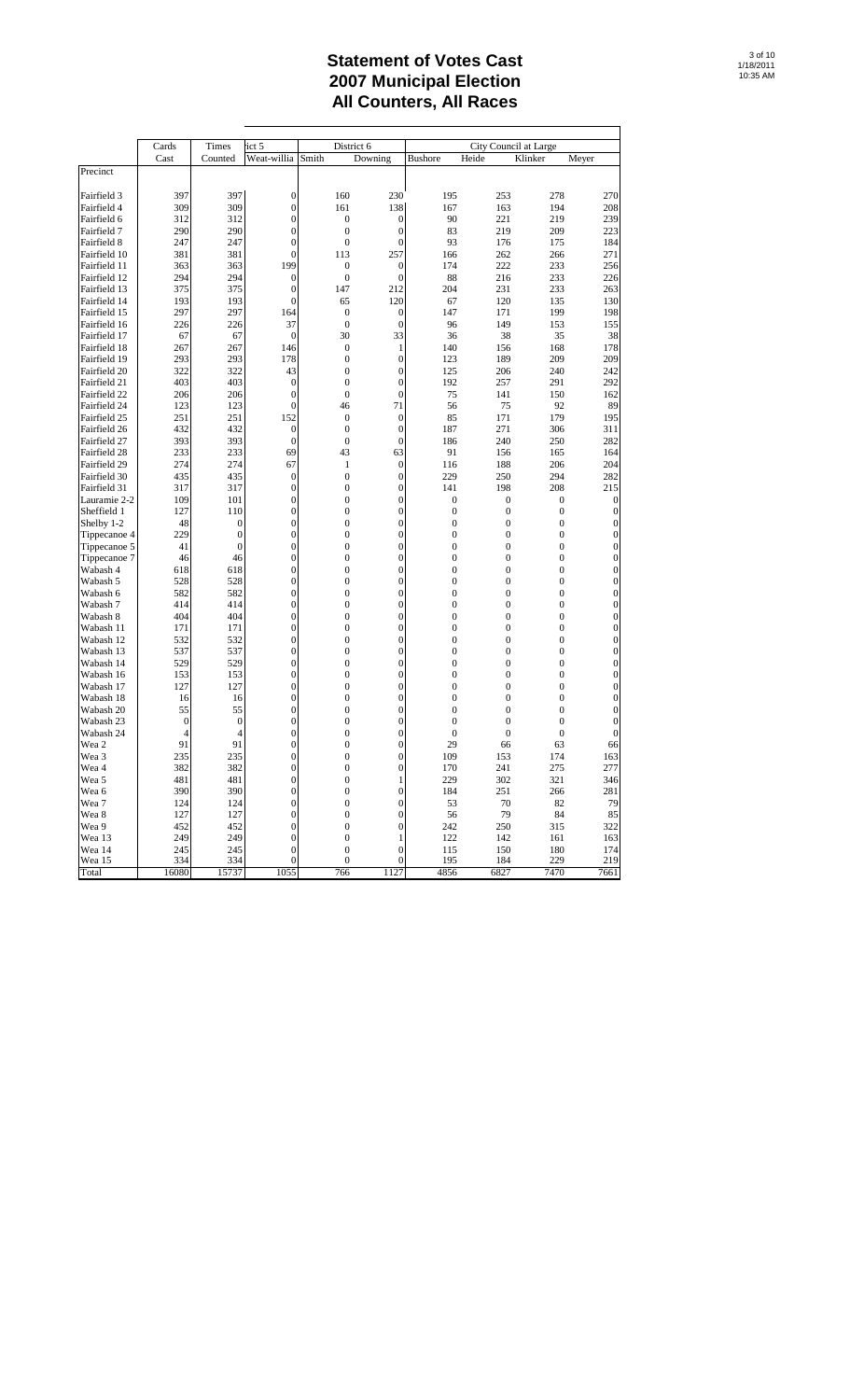|                        | Cards            | Times            | Mayor            |                  | Clerk Treasurer  |                  | City Judge       |                  | District 1                           |                                      | Dist                             |
|------------------------|------------------|------------------|------------------|------------------|------------------|------------------|------------------|------------------|--------------------------------------|--------------------------------------|----------------------------------|
|                        | Cast             | Counted          | Mills<br>Dennis  |                  | Rhodes           | Kuyper           | Naimi            | Stein Sabol      | Roales<br>McMullin                   |                                      | Blignaut                         |
| Precinct               |                  |                  |                  |                  |                  |                  |                  |                  |                                      |                                      |                                  |
|                        |                  |                  |                  |                  |                  |                  |                  |                  |                                      |                                      |                                  |
| Fairfield 3            | 397              | 397              | $\mathbf{0}$     | $\boldsymbol{0}$ | $\bf{0}$         | $\boldsymbol{0}$ | $\boldsymbol{0}$ | $\boldsymbol{0}$ | $\boldsymbol{0}$                     | $\boldsymbol{0}$                     | 0                                |
| Fairfield 4            | 309              | 309              | $\boldsymbol{0}$ | $\overline{0}$   | $\overline{0}$   | $\overline{0}$   | $\overline{0}$   | $\overline{0}$   | $\overline{0}$                       | $\overline{0}$                       | $\overline{0}$                   |
| Fairfield 6            | 312              | 312              | $\boldsymbol{0}$ | $\boldsymbol{0}$ | $\boldsymbol{0}$ | $\overline{0}$   | $\boldsymbol{0}$ | $\overline{0}$   | $\boldsymbol{0}$                     | $\boldsymbol{0}$                     | $\mathbf{0}$                     |
| Fairfield 7            | 290              | 290              | $\bf{0}$         | $\boldsymbol{0}$ | $\bf{0}$         | $\mathbf{0}$     | $\boldsymbol{0}$ | $\overline{0}$   | $\boldsymbol{0}$                     | $\boldsymbol{0}$                     | $\mathbf 0$                      |
| Fairfield 8            | 247              | 247              | $\overline{0}$   | $\overline{0}$   | $\boldsymbol{0}$ | $\mathbf{0}$     | $\mathbf{0}$     | $\mathbf{0}$     | $\mathbf{0}$                         | $\boldsymbol{0}$                     | $\overline{0}$                   |
| Fairfield 10           | 381              | 381              | $\mathbf{0}$     | $\boldsymbol{0}$ | $\bf{0}$         | $\boldsymbol{0}$ | $\boldsymbol{0}$ | $\boldsymbol{0}$ | $\boldsymbol{0}$                     | $\boldsymbol{0}$                     | $\mathbf{0}$                     |
| Fairfield 11           | 363              | 363              | $\overline{0}$   | $\overline{0}$   | $\overline{0}$   | $\overline{0}$   | $\overline{0}$   | $\overline{0}$   | $\overline{0}$                       | $\overline{0}$                       | $\overline{0}$                   |
| Fairfield 12           | 294              | 294              | $\overline{0}$   | $\boldsymbol{0}$ | $\mathbf{0}$     | $\overline{0}$   | $\mathbf{0}$     | $\boldsymbol{0}$ | $\mathbf{0}$                         | $\boldsymbol{0}$                     | $\overline{0}$                   |
| Fairfield 13           | 375              | 375              | $\mathbf{0}$     | $\boldsymbol{0}$ | $\boldsymbol{0}$ | $\boldsymbol{0}$ | $\boldsymbol{0}$ | $\boldsymbol{0}$ | $\boldsymbol{0}$                     | $\boldsymbol{0}$                     | $\mathbf{0}$                     |
| Fairfield 14           | 193              | 193              | $\boldsymbol{0}$ | $\boldsymbol{0}$ | $\boldsymbol{0}$ | $\mathbf{0}$     | $\boldsymbol{0}$ | $\boldsymbol{0}$ | $\boldsymbol{0}$                     | $\boldsymbol{0}$                     | $\mathbf{0}$                     |
| Fairfield 15           | 297              | 297              | $\mathbf{0}$     | $\boldsymbol{0}$ | $\boldsymbol{0}$ | $\boldsymbol{0}$ | $\boldsymbol{0}$ | $\boldsymbol{0}$ | $\boldsymbol{0}$                     | $\boldsymbol{0}$                     | $\mathbf{0}$                     |
| Fairfield 16           | 226              | 226              | $\overline{0}$   | $\overline{0}$   | $\overline{0}$   | $\overline{0}$   | $\overline{0}$   | $\overline{0}$   | $\mathbf{0}$                         | $\overline{0}$                       | $\overline{0}$                   |
| Fairfield 17           | 67               | 67               | $\overline{0}$   | $\boldsymbol{0}$ | $\mathbf{0}$     | $\overline{0}$   | $\mathbf{0}$     | $\overline{0}$   | $\mathbf{0}$                         | $\boldsymbol{0}$                     | $\overline{0}$                   |
| Fairfield 18           | 267              | 267              | $\boldsymbol{0}$ | $\boldsymbol{0}$ | $\boldsymbol{0}$ | $\boldsymbol{0}$ | $\boldsymbol{0}$ | $\boldsymbol{0}$ | $\boldsymbol{0}$                     | $\boldsymbol{0}$                     | $\mathbf{0}$                     |
| Fairfield 19           | 293              | 293              | $\overline{0}$   | $\boldsymbol{0}$ | $\boldsymbol{0}$ | $\mathbf{0}$     | $\mathbf{0}$     | $\boldsymbol{0}$ | $\mathbf{0}$                         | $\boldsymbol{0}$                     | $\mathbf{0}$                     |
| Fairfield 20           | 322              | 322              | $\mathbf{0}$     | $\boldsymbol{0}$ | $\boldsymbol{0}$ | $\boldsymbol{0}$ | $\boldsymbol{0}$ | $\boldsymbol{0}$ | $\boldsymbol{0}$                     | $\boldsymbol{0}$                     | $\boldsymbol{0}$                 |
| Fairfield 21           | 403              | 403              | $\overline{0}$   | $\overline{0}$   | $\mathbf{0}$     | $\overline{0}$   | $\overline{0}$   | $\overline{0}$   | $\mathbf{0}$                         | $\overline{0}$                       | $\overline{0}$                   |
| Fairfield 22           | 206              | 206              | $\mathbf{0}$     | $\boldsymbol{0}$ | $\boldsymbol{0}$ | $\mathbf{0}$     | $\boldsymbol{0}$ | $\boldsymbol{0}$ | $\mathbf{0}$                         | $\boldsymbol{0}$                     | $\overline{0}$                   |
| Fairfield 24           | 123              | 123              | $\mathbf{0}$     | $\boldsymbol{0}$ | $\boldsymbol{0}$ | $\boldsymbol{0}$ | $\boldsymbol{0}$ | $\boldsymbol{0}$ | $\boldsymbol{0}$                     | $\boldsymbol{0}$                     | $\mathbf{0}$                     |
| Fairfield 25           | 251              | 251              | $\boldsymbol{0}$ | $\boldsymbol{0}$ | $\boldsymbol{0}$ | $\mathbf{0}$     | $\mathbf{0}$     | $\mathbf{0}$     | $\mathbf{0}$                         | $\boldsymbol{0}$                     | $\mathbf{0}$                     |
| Fairfield 26           | 432              | 432              | $\mathbf{0}$     | $\boldsymbol{0}$ | $\boldsymbol{0}$ | $\boldsymbol{0}$ | $\boldsymbol{0}$ | $\boldsymbol{0}$ | $\boldsymbol{0}$                     | $\boldsymbol{0}$                     | $\boldsymbol{0}$                 |
| Fairfield 27           | 393              | 393              | $\overline{0}$   | $\overline{0}$   | $\overline{0}$   | $\overline{0}$   | $\overline{0}$   | $\overline{0}$   | $\overline{0}$                       | $\overline{0}$                       | $\overline{0}$                   |
| Fairfield 28           | 233              | 233              | $\mathbf{0}$     | $\boldsymbol{0}$ | $\boldsymbol{0}$ | $\overline{0}$   | $\boldsymbol{0}$ | $\boldsymbol{0}$ | $\mathbf{0}$                         | $\boldsymbol{0}$                     | $\overline{0}$                   |
| Fairfield 29           | 274              | 274              | $\mathbf{0}$     | $\boldsymbol{0}$ | $\boldsymbol{0}$ | $\boldsymbol{0}$ | $\boldsymbol{0}$ | $\boldsymbol{0}$ | $\boldsymbol{0}$                     | $\boldsymbol{0}$                     | $\mathbf 0$                      |
| Fairfield 30           | 435              | 435              | $\boldsymbol{0}$ | $\boldsymbol{0}$ | $\boldsymbol{0}$ | $\mathbf{0}$     | $\boldsymbol{0}$ | $\boldsymbol{0}$ | $\mathbf{0}$                         | $\boldsymbol{0}$                     | $\mathbf{0}$                     |
| Fairfield 31           | 317              | 317              | $\mathbf{0}$     | $\boldsymbol{0}$ | $\boldsymbol{0}$ | $\boldsymbol{0}$ | $\boldsymbol{0}$ | $\boldsymbol{0}$ | $\boldsymbol{0}$                     | $\boldsymbol{0}$                     | $\boldsymbol{0}$                 |
| Lauramie 2-2           | 109              | 101              | $\mathbf{0}$     | $\overline{0}$   | $\overline{0}$   | $\overline{0}$   | $\overline{0}$   | $\overline{0}$   | $\overline{0}$                       | $\overline{0}$                       | $\overline{0}$                   |
| Sheffield 1            | 127              | 110              | $\mathbf{0}$     | $\boldsymbol{0}$ | $\mathbf{0}$     | $\boldsymbol{0}$ | $\boldsymbol{0}$ | $\boldsymbol{0}$ | $\mathbf{0}$                         | $\boldsymbol{0}$                     | $\overline{0}$                   |
| Shelby 1-2             | 48               | $\mathbf{0}$     | $\boldsymbol{0}$ | $\boldsymbol{0}$ | $\boldsymbol{0}$ | $\boldsymbol{0}$ | $\boldsymbol{0}$ | $\boldsymbol{0}$ | $\boldsymbol{0}$                     | $\boldsymbol{0}$                     | $\mathbf{0}$                     |
| Tippecanoe 4           | 229              | $\boldsymbol{0}$ | $\boldsymbol{0}$ | $\boldsymbol{0}$ | $\boldsymbol{0}$ | $\boldsymbol{0}$ | $\mathbf{0}$     | $\boldsymbol{0}$ | $\mathbf{0}$                         | $\boldsymbol{0}$                     | $\mathbf{0}$                     |
| Tippecanoe 5           | 41               | $\boldsymbol{0}$ | $\mathbf{0}$     | $\boldsymbol{0}$ | $\boldsymbol{0}$ | $\boldsymbol{0}$ | $\boldsymbol{0}$ | $\boldsymbol{0}$ | $\boldsymbol{0}$                     | $\boldsymbol{0}$                     | $\boldsymbol{0}$                 |
| Tippecanoe 7           | 46               | 46               | 32               | 16               | 31               | 17               | 26               | 20               | $\mathbf{0}$                         | $\mathbf{0}$                         | $\overline{0}$                   |
| Wabash 4               | 618              | 618              | 386              | 226              | 370              | 227              | 301              | 283              | $\overline{0}$                       | $\boldsymbol{0}$                     | $\mathbf{0}$                     |
| Wabash 5               | 528              | 528              | 320              | 200              | 282              | 233              | 240              | 272              | $\boldsymbol{0}$                     | $\boldsymbol{0}$                     | $\mathbf 0$                      |
| Wabash 6               | 582              | 582              | 369              | 212              | 334              | 243              | 255              | 307              | $\mathbf{0}$                         | $\boldsymbol{0}$                     | $\mathbf{0}$                     |
| Wabash 7               | 414              | 414              | 253              | 155              | 245              | 153              | 201              | 193              | $\boldsymbol{0}$<br>$\overline{0}$   | $\boldsymbol{0}$<br>$\overline{0}$   | $\boldsymbol{0}$                 |
| Wabash 8<br>Wabash 11  | 404<br>171       | 404<br>171       | 237<br>85        | 163<br>84        | 233<br>91        | 164<br>77        | 192<br>72        | 196<br>97        | $\mathbf{0}$                         | $\boldsymbol{0}$                     | $\overline{0}$<br>$\overline{0}$ |
|                        |                  |                  |                  |                  |                  |                  |                  |                  |                                      |                                      |                                  |
| Wabash 12<br>Wabash 13 | 532<br>537       | 532<br>537       | 292<br>236       | 230<br>294       | 273<br>235       | 241<br>290       | 214<br>187       | 298<br>325       | $\boldsymbol{0}$<br>$\boldsymbol{0}$ | $\boldsymbol{0}$<br>$\boldsymbol{0}$ | $\mathbf{0}$<br>242              |
| Wabash 14              | 529              | 529              | 278              | 246              | 254              | 264              | 194              | 316              | $\boldsymbol{0}$                     | $\boldsymbol{0}$                     | $\boldsymbol{0}$                 |
| Wabash 16              | 153              | 153              | 35               | 117              | 47               | 103              | 39               | 109              | $\boldsymbol{0}$                     | $\mathbf{0}$                         | 38                               |
| Wabash 17              | 127              | 127              | 70               | 51               | 65               | 49               | 62               | 52               | 53                                   | 57                                   | 9                                |
| Wabash 18              | 16               | 16               | 8                | 8                | 8                | 8                | 8                | 8                | $\boldsymbol{0}$                     | $\boldsymbol{0}$                     | $\mathbf 0$                      |
| Wabash 20              | 55               | 55               | 45               | 10               | 43               | 11               | 39               | 15               | $\boldsymbol{0}$                     | $\boldsymbol{0}$                     | $\mathbf 0$                      |
| Wabash 23              | $\boldsymbol{0}$ | $\mathbf{0}$     | $\boldsymbol{0}$ | $\boldsymbol{0}$ | $\boldsymbol{0}$ | $\mathbf{0}$     | $\boldsymbol{0}$ | $\mathbf{0}$     | $\mathbf{0}$                         | $\boldsymbol{0}$                     | $\mathbf 0$                      |
| Wabash 24              | 4                | $\overline{4}$   | $\overline{c}$   | $\overline{c}$   | $\overline{c}$   | $\overline{c}$   | 3                | 1                | $\overline{0}$                       | $\overline{0}$                       | $\overline{0}$                   |
| Wea 2                  | 91               | 91               | $\boldsymbol{0}$ | $\boldsymbol{0}$ | $\boldsymbol{0}$ | $\boldsymbol{0}$ | $\boldsymbol{0}$ | $\boldsymbol{0}$ | $\mathbf{0}$                         | $\boldsymbol{0}$                     | $\overline{0}$                   |
| Wea 3                  | 235              | 235              | $\boldsymbol{0}$ | $\bf{0}$         | $\boldsymbol{0}$ | $\mathbf 0$      | $\boldsymbol{0}$ | $\mathbf 0$      | $\boldsymbol{0}$                     | $\mathbf 0$                          | $\overline{0}$                   |
| Wea 4                  | 382              | 382              | $\boldsymbol{0}$ | $\boldsymbol{0}$ | $\boldsymbol{0}$ | $\boldsymbol{0}$ | $\boldsymbol{0}$ | $\boldsymbol{0}$ | $\boldsymbol{0}$                     | $\boldsymbol{0}$                     | $\mathbf 0$                      |
| Wea 5                  | 481              | 481              | $\boldsymbol{0}$ | $\boldsymbol{0}$ | $\boldsymbol{0}$ | $\boldsymbol{0}$ | $\boldsymbol{0}$ | $\boldsymbol{0}$ | $\boldsymbol{0}$                     | $\boldsymbol{0}$                     | $\mathbf{0}$                     |
| Wea 6                  | 390              | 390              | $\mathbf{0}$     | $\mathbf{0}$     | $\boldsymbol{0}$ | $\mathbf{0}$     | $\boldsymbol{0}$ | $\mathbf{0}$     | $\boldsymbol{0}$                     | $\mathbf{0}$                         | $\overline{0}$                   |
| Wea 7                  | 124              | 124              | $\mathbf{0}$     | $\boldsymbol{0}$ | $\boldsymbol{0}$ | $\boldsymbol{0}$ | $\boldsymbol{0}$ | $\boldsymbol{0}$ | $\boldsymbol{0}$                     | $\boldsymbol{0}$                     | 0                                |
| Wea 8                  | 127              | 127              | $\mathbf{0}$     | $\boldsymbol{0}$ | $\boldsymbol{0}$ | $\boldsymbol{0}$ | $\boldsymbol{0}$ | $\boldsymbol{0}$ | $\boldsymbol{0}$                     | $\boldsymbol{0}$                     | $\boldsymbol{0}$                 |
| Wea 9                  | 452              | 452              | $\mathbf{0}$     | $\mathbf{0}$     | $\boldsymbol{0}$ | $\mathbf{0}$     | $\boldsymbol{0}$ | $\mathbf{0}$     | $\boldsymbol{0}$                     | $\mathbf{0}$                         | $\boldsymbol{0}$                 |
| Wea 13                 | 249              | 249              | $\mathbf{0}$     | $\boldsymbol{0}$ | $\boldsymbol{0}$ | $\boldsymbol{0}$ | $\boldsymbol{0}$ | $\boldsymbol{0}$ | $\boldsymbol{0}$                     | $\boldsymbol{0}$                     | $\boldsymbol{0}$                 |
| Wea 14                 | 245              | 245              | $\mathbf{0}$     | $\boldsymbol{0}$ | $\boldsymbol{0}$ | $\boldsymbol{0}$ | $\boldsymbol{0}$ | $\boldsymbol{0}$ | $\boldsymbol{0}$                     | $\boldsymbol{0}$                     | $\boldsymbol{0}$                 |
| Wea 15                 | 334              | 334              | $\boldsymbol{0}$ | $\boldsymbol{0}$ | $\boldsymbol{0}$ | $\boldsymbol{0}$ | $\boldsymbol{0}$ | $\boldsymbol{0}$ | $\boldsymbol{0}$                     | $\boldsymbol{0}$                     | $\boldsymbol{0}$                 |
| Total                  | 16080            | 15737            | 2648             | 2014             | 2513             | 2082             | 2033             | 2492             | 53                                   | 57                                   | 289                              |
|                        |                  |                  |                  |                  |                  |                  |                  |                  |                                      |                                      |                                  |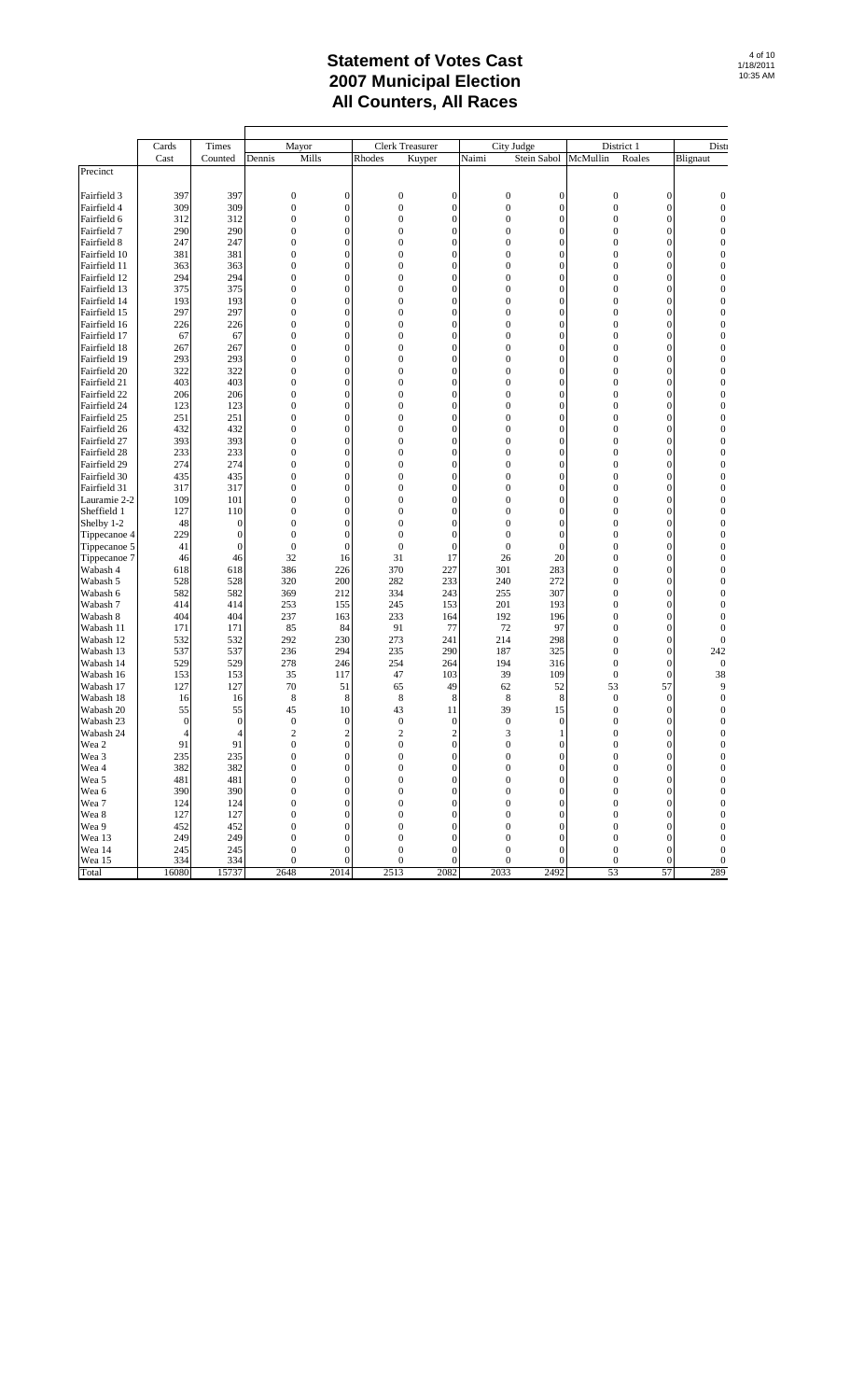|                              |                  |                  |                                      | West Lafayette                       |                                      |                              |                                |                              |                  |                             |                                      |
|------------------------------|------------------|------------------|--------------------------------------|--------------------------------------|--------------------------------------|------------------------------|--------------------------------|------------------------------|------------------|-----------------------------|--------------------------------------|
|                              | Cards            | Times            | ict 2                                | District 3                           |                                      | District 4                   |                                | District 5                   |                  |                             | <b>WL City Cou</b>                   |
|                              | Cast             | Counted          | Bunder                               | Hunt<br>Lidester                     |                                      | Burch                        | McInerney                      | Keen<br>Hoyer                |                  | Truitt                      | White                                |
| Precinct                     |                  |                  |                                      |                                      |                                      |                              |                                |                              |                  |                             |                                      |
|                              |                  |                  |                                      |                                      |                                      |                              |                                |                              |                  |                             |                                      |
| Fairfield 3                  | 397              | 397              | $\boldsymbol{0}$                     | $\boldsymbol{0}$                     | $\mathbf{0}$                         | $\boldsymbol{0}$             | $\mathbf{0}$                   | $\boldsymbol{0}$             | 0                | $\boldsymbol{0}$            | $\boldsymbol{0}$                     |
| Fairfield 4                  | 309              | 309              | $\boldsymbol{0}$                     | $\boldsymbol{0}$                     | $\boldsymbol{0}$                     | $\boldsymbol{0}$             | $\mathbf{0}$                   | $\mathbf{0}$                 | 0                | $\mathbf{0}$                | $\boldsymbol{0}$                     |
| Fairfield 6                  | 312              | 312              | $\boldsymbol{0}$                     | $\boldsymbol{0}$                     | $\boldsymbol{0}$                     | $\mathbf{0}$                 | $\mathbf{0}$                   | $\mathbf{0}$                 | 0                | $\mathbf 0$                 | $\boldsymbol{0}$                     |
| Fairfield 7                  | 290              | 290              | $\boldsymbol{0}$                     | $\boldsymbol{0}$                     | $\mathbf{0}$                         | $\mathbf{0}$                 | $\Omega$                       | $\mathbf{0}$                 | $\Omega$         | $\mathbf 0$                 | $\boldsymbol{0}$                     |
| Fairfield 8                  | 247              | 247              | $\boldsymbol{0}$                     | $\boldsymbol{0}$                     | $\mathbf{0}$                         | $\mathbf{0}$                 | $\mathbf{0}$                   | $\mathbf{0}$                 | $\Omega$         | $\mathbf{0}$                | $\boldsymbol{0}$                     |
| Fairfield 10                 | 381              | 381              | $\boldsymbol{0}$                     | $\boldsymbol{0}$                     | $\boldsymbol{0}$                     | $\mathbf{0}$                 | $\mathbf{0}$                   | $\mathbf{0}$                 | $\theta$         | $\mathbf 0$                 | $\boldsymbol{0}$                     |
| Fairfield 11                 | 363              | 363              | $\boldsymbol{0}$                     | $\boldsymbol{0}$                     | $\mathbf{0}$                         | $\mathbf{0}$                 | $\Omega$                       | $\mathbf{0}$                 | $\Omega$         | $\mathbf 0$                 | 0                                    |
| Fairfield 12                 | 294              | 294              | $\boldsymbol{0}$                     | $\mathbf{0}$                         | $\boldsymbol{0}$                     | $\mathbf{0}$                 | $\overline{0}$<br>$\Omega$     | $\mathbf{0}$                 | $\overline{0}$   | $\mathbf 0$                 | $\boldsymbol{0}$                     |
| Fairfield 13<br>Fairfield 14 | 375<br>193       | 375<br>193       | $\boldsymbol{0}$<br>$\boldsymbol{0}$ | $\mathbf{0}$                         | $\boldsymbol{0}$<br>$\boldsymbol{0}$ | $\mathbf{0}$<br>$\mathbf{0}$ | $\overline{0}$                 | $\mathbf{0}$<br>$\mathbf{0}$ | $\Omega$         | $\mathbf 0$<br>$\mathbf{0}$ | $\boldsymbol{0}$                     |
|                              |                  |                  | $\boldsymbol{0}$                     | $\boldsymbol{0}$                     | $\boldsymbol{0}$                     | $\mathbf{0}$                 | $\mathbf{0}$                   | $\mathbf{0}$                 | 0<br>$\theta$    | $\mathbf 0$                 | $\boldsymbol{0}$<br>$\boldsymbol{0}$ |
| Fairfield 15                 | 297              | 297              | $\boldsymbol{0}$                     | $\boldsymbol{0}$                     | $\mathbf{0}$                         | $\mathbf{0}$                 | $\Omega$                       | $\mathbf{0}$                 | $\Omega$         | $\mathbf{0}$                | $\boldsymbol{0}$                     |
| Fairfield 16                 | 226              | 226              | $\boldsymbol{0}$                     | $\boldsymbol{0}$<br>$\boldsymbol{0}$ | $\boldsymbol{0}$                     | $\mathbf{0}$                 | $\overline{0}$                 | $\mathbf{0}$                 | $\overline{0}$   | $\mathbf 0$                 | $\boldsymbol{0}$                     |
| Fairfield 17                 | 67               | 67               |                                      |                                      |                                      |                              |                                |                              |                  |                             |                                      |
| Fairfield 18                 | 267<br>293       | 267<br>293       | $\boldsymbol{0}$<br>$\boldsymbol{0}$ | $\boldsymbol{0}$<br>$\mathbf{0}$     | $\boldsymbol{0}$<br>$\boldsymbol{0}$ | $\mathbf{0}$<br>$\mathbf{0}$ | $\mathbf{0}$<br>$\overline{0}$ | $\mathbf{0}$<br>$\mathbf{0}$ | $\Omega$<br>0    | $\mathbf 0$<br>$\mathbf{0}$ | $\boldsymbol{0}$<br>$\boldsymbol{0}$ |
| Fairfield 19<br>Fairfield 20 | 322              | 322              | $\boldsymbol{0}$                     | $\boldsymbol{0}$                     | $\boldsymbol{0}$                     | $\mathbf{0}$                 | $\mathbf{0}$                   | $\mathbf{0}$                 | 0                | $\mathbf 0$                 | $\boldsymbol{0}$                     |
| Fairfield 21                 | 403              | 403              | $\boldsymbol{0}$                     | $\boldsymbol{0}$                     | $\mathbf{0}$                         | $\mathbf{0}$                 | $\Omega$                       | $\mathbf{0}$                 | $\Omega$         | $\mathbf 0$                 | 0                                    |
| Fairfield 22                 | 206              | 206              | $\boldsymbol{0}$                     | $\boldsymbol{0}$                     | $\boldsymbol{0}$                     | $\mathbf{0}$                 | $\overline{0}$                 | $\mathbf{0}$                 | $\overline{0}$   | $\mathbf 0$                 | $\boldsymbol{0}$                     |
| Fairfield 24                 | 123              | 123              | $\boldsymbol{0}$                     | $\boldsymbol{0}$                     | $\boldsymbol{0}$                     | $\mathbf{0}$                 | $\Omega$                       | $\mathbf{0}$                 | $\Omega$         | $\mathbf 0$                 | $\boldsymbol{0}$                     |
| Fairfield 25                 | 251              | 251              | $\boldsymbol{0}$                     | $\boldsymbol{0}$                     | $\boldsymbol{0}$                     | $\mathbf{0}$                 | $\overline{0}$                 | $\mathbf{0}$                 | 0                | $\mathbf{0}$                | $\boldsymbol{0}$                     |
| Fairfield 26                 | 432              | 432              | $\boldsymbol{0}$                     | $\boldsymbol{0}$                     | $\boldsymbol{0}$                     | $\mathbf{0}$                 | $\mathbf{0}$                   | $\mathbf{0}$                 | $\theta$         | $\mathbf 0$                 | $\boldsymbol{0}$                     |
| Fairfield 27                 | 393              | 393              | $\boldsymbol{0}$                     | $\boldsymbol{0}$                     | $\mathbf{0}$                         | $\mathbf{0}$                 | $\Omega$                       | $\mathbf{0}$                 | $\Omega$         | $\mathbf{0}$                | 0                                    |
| Fairfield 28                 | 233              | 233              | $\boldsymbol{0}$                     | $\boldsymbol{0}$                     | $\boldsymbol{0}$                     | $\mathbf{0}$                 | $\overline{0}$                 | $\mathbf{0}$                 | $\overline{0}$   | $\mathbf 0$                 | $\boldsymbol{0}$                     |
| Fairfield 29                 | 274              | 274              | $\boldsymbol{0}$                     | $\boldsymbol{0}$                     | $\boldsymbol{0}$                     | $\mathbf{0}$                 | $\mathbf{0}$                   | $\mathbf{0}$                 | $\Omega$         | $\mathbf 0$                 | $\boldsymbol{0}$                     |
| Fairfield 30                 | 435              | 435              | $\boldsymbol{0}$                     | $\mathbf{0}$                         | $\boldsymbol{0}$                     | $\mathbf{0}$                 | $\overline{0}$                 | $\mathbf{0}$                 | 0                | $\mathbf{0}$                | $\boldsymbol{0}$                     |
| Fairfield 31                 | 317              | 317              | $\boldsymbol{0}$                     | $\boldsymbol{0}$                     | $\boldsymbol{0}$                     | $\mathbf{0}$                 | $\mathbf{0}$                   | $\mathbf{0}$                 | 0                | $\mathbf 0$                 | $\boldsymbol{0}$                     |
| Lauramie 2-2                 | 109              | 101              | $\boldsymbol{0}$                     | $\boldsymbol{0}$                     | $\mathbf{0}$                         | $\mathbf{0}$                 | $\mathbf{0}$                   | $\mathbf{0}$                 | $\Omega$         | 0                           | $\boldsymbol{0}$                     |
| Sheffield 1                  | 127              | 110              | $\boldsymbol{0}$                     | $\boldsymbol{0}$                     | $\boldsymbol{0}$                     | $\mathbf{0}$                 | $\overline{0}$                 | $\mathbf{0}$                 | $\overline{0}$   | 0                           | $\boldsymbol{0}$                     |
| Shelby 1-2                   | 48               | $\Omega$         | $\boldsymbol{0}$                     | $\boldsymbol{0}$                     | $\boldsymbol{0}$                     | $\boldsymbol{0}$             | $\Omega$                       | $\mathbf{0}$                 | $\Omega$         | 0                           | $\boldsymbol{0}$                     |
| Tippecanoe 4                 | 229              | $\overline{0}$   | $\boldsymbol{0}$                     | $\boldsymbol{0}$                     | $\boldsymbol{0}$                     | $\mathbf{0}$                 | $\overline{0}$                 | $\mathbf{0}$                 | $\overline{0}$   | $\overline{\mathbf{c}}$     | $\boldsymbol{0}$                     |
| Tippecanoe 5                 | 41               | $\boldsymbol{0}$ | $\boldsymbol{0}$                     | $\boldsymbol{0}$                     | $\boldsymbol{0}$                     | $\boldsymbol{0}$             | $\mathbf{0}$                   | $\mathbf{0}$                 | $\boldsymbol{0}$ | $\mathfrak{2}$              | $\overline{c}$                       |
| Tippecanoe 7                 | 46               | 46               | $\boldsymbol{0}$                     | $\boldsymbol{0}$                     | $\mathbf{0}$                         | 26                           | 21                             | $\mathbf{0}$                 | $\theta$         | 28                          | 27                                   |
| Wabash 4                     | 618              | 618              | $\boldsymbol{0}$                     | $\boldsymbol{0}$                     | $\boldsymbol{0}$                     | $\boldsymbol{0}$             | $\mathbf{0}$                   | 302                          | 299              | 372                         | 258                                  |
| Wabash 5                     | 528              | 528              | $\boldsymbol{0}$                     | $\boldsymbol{0}$                     | $\boldsymbol{0}$                     | 65                           | 64                             | 198                          | 183              | 326                         | 238                                  |
| Wabash 6                     | 582              | 582              | $\boldsymbol{0}$                     | $\boldsymbol{0}$                     | $\boldsymbol{0}$                     | $\boldsymbol{0}$             | $\theta$                       | 293                          | 286              | 349                         | 278                                  |
| Wabash 7                     | 414              | 414              | $\boldsymbol{0}$                     | $\boldsymbol{0}$                     | $\boldsymbol{0}$                     | 117                          | 107                            | 101                          | 74               | 244                         | 204                                  |
| Wabash 8                     | 404              | 404              | $\boldsymbol{0}$                     | $\boldsymbol{0}$                     | $\mathbf{0}$                         | 180                          | 133                            | 50                           | 33               | 245                         | 207                                  |
| Wabash 11                    | 171              | 171              | $\boldsymbol{0}$                     | $\mathbf{0}$                         | $\boldsymbol{0}$                     | 69                           | 99                             | $\boldsymbol{0}$             | $\boldsymbol{0}$ | 89                          | 69                                   |
| Wabash 12                    | 532              | 532              | $\boldsymbol{0}$                     | $\mathbf{0}$                         | $\mathbf{0}$                         | 251                          | 265                            | $\mathbf{0}$                 | 0                | 291                         | 221                                  |
| Wabash 13                    | 537              | 537              | 285                                  | $\boldsymbol{0}$                     | $\overline{0}$                       |                              | $\mathbf{0}$                   | $\mathbf{0}$                 | 0                | 254                         | 174                                  |
| Wabash 14                    | 529              | 529              | $\boldsymbol{0}$                     | 180                                  | 232                                  | 49                           | 61                             | $\mathbf{0}$                 | 0                | 281                         | 194                                  |
| Wabash 16                    | 153              | 153              | 113                                  | $\boldsymbol{0}$                     | $\mathbf{0}$                         |                              | $\mathbf{0}$                   | $\mathbf{0}$                 | $\Omega$         | 48                          | 37                                   |
| Wabash 17                    | 127              | 127              | 10                                   | $\boldsymbol{0}$                     | $\boldsymbol{0}$                     | $\mathbf{0}$                 | $\mathbf{0}$                   | $\mathbf{0}$                 | $\theta$         | 59                          | 60                                   |
| Wabash 18                    | 16               | 16               | $\boldsymbol{0}$                     | 7                                    | 9                                    | $\mathbf{0}$                 | $\mathbf{0}$                   | $\mathbf{0}$                 | 0                | 9                           | $\overline{7}$                       |
| Wabash 20                    | 55               | 55               | $\boldsymbol{0}$                     |                                      | $\boldsymbol{0}$                     | $\boldsymbol{2}$             | $\mathbf{0}$                   | 35                           | 17               | 42                          | 38                                   |
| Wabash 23                    | $\boldsymbol{0}$ | $\boldsymbol{0}$ | $\boldsymbol{0}$                     | $\boldsymbol{0}$                     | $\boldsymbol{0}$                     | $\boldsymbol{0}$             | $\mathbf{0}$                   | $\mathbf{0}$                 | $\boldsymbol{0}$ | $\mathbf{0}$                | $\boldsymbol{0}$                     |
| Wabash 24                    | 4                | 4                | $\boldsymbol{0}$                     | $\boldsymbol{0}$                     | $\boldsymbol{0}$                     | 3                            | 1                              | $\mathbf{0}$                 | $\mathbf{0}$     | $\overline{2}$              | 3                                    |
| Wea 2                        | 91               | 91               | $\boldsymbol{0}$                     | $\boldsymbol{0}$                     | $\boldsymbol{0}$                     | $\boldsymbol{0}$             | $\boldsymbol{0}$               | $\overline{0}$               | $\mathbf{0}$     | $\overline{0}$              | $\overline{0}$                       |
| Wea 3                        | 235              | 235              | 0                                    | $\boldsymbol{0}$                     | $\boldsymbol{0}$                     | $\boldsymbol{0}$             | $\mathbf{0}$                   | $\boldsymbol{0}$             | 0                | 0                           | $\mathbf{0}$                         |
| Wea 4                        | 382              | 382              | $\boldsymbol{0}$                     | $\boldsymbol{0}$                     | $\boldsymbol{0}$                     | $\mathbf{0}$                 | $\boldsymbol{0}$               | $\mathbf{0}$                 | $\overline{0}$   | $\mathbf{0}$                | $\boldsymbol{0}$                     |
| Wea 5                        | 481              | 481              | $\boldsymbol{0}$                     | $\mathbf{0}$                         | $\boldsymbol{0}$                     | $\mathbf{0}$                 | $\mathbf{0}$                   | $\mathbf{0}$                 | 0                | $\mathbf 0$                 | $\boldsymbol{0}$                     |
| Wea 6                        | 390              | 390              | $\boldsymbol{0}$                     | $\boldsymbol{0}$                     | $\mathbf{0}$                         | $\mathbf{0}$                 | $\mathbf{0}$                   | $\mathbf{0}$                 | 0                | $\boldsymbol{0}$            | $\boldsymbol{0}$                     |
| Wea 7                        | 124              | 124              | $\boldsymbol{0}$                     | $\boldsymbol{0}$                     | $\boldsymbol{0}$                     | $\boldsymbol{0}$             | $\boldsymbol{0}$               | $\mathbf{0}$                 | 0                | $\mathbf 0$                 | $\boldsymbol{0}$                     |
| Wea 8                        | 127              | 127              | $\boldsymbol{0}$                     | $\boldsymbol{0}$                     | $\mathbf{0}$                         | $\mathbf{0}$                 | $\overline{0}$                 | $\mathbf{0}$                 | $\theta$         | $\overline{0}$              | $\boldsymbol{0}$                     |
| Wea 9                        | 452              | 452              | $\boldsymbol{0}$                     | $\boldsymbol{0}$                     | $\mathbf{0}$                         | $\mathbf{0}$                 | $\overline{0}$                 | $\mathbf{0}$                 | $\theta$         | $\overline{0}$              | $\boldsymbol{0}$                     |
| Wea 13                       | 249              | 249              | $\boldsymbol{0}$                     | $\boldsymbol{0}$                     | $\boldsymbol{0}$                     | $\boldsymbol{0}$             | $\mathbf{0}$                   | $\mathbf{0}$                 | $\Omega$         | $\overline{0}$              | $\mathbf{0}$                         |
| Wea 14                       | 245              | 245              | $\boldsymbol{0}$                     | $\boldsymbol{0}$                     | $\mathbf{0}$                         | $\boldsymbol{0}$             | $\Omega$                       | $\mathbf{0}$                 | $\Omega$         | $\boldsymbol{0}$            | $\boldsymbol{0}$                     |
| Wea 15                       | 334              | 334              | $\boldsymbol{0}$                     | $\boldsymbol{0}$                     | $\boldsymbol{0}$                     | $\boldsymbol{0}$             | $\mathbf{0}$                   | $\mathbf{0}$                 | $\Omega$         | 0                           | $\boldsymbol{0}$                     |
| Total                        | 16080            | 15737            | 408                                  | 187                                  | 241                                  | 762                          | 751                            | 979                          | 892              | 2643                        | 2017                                 |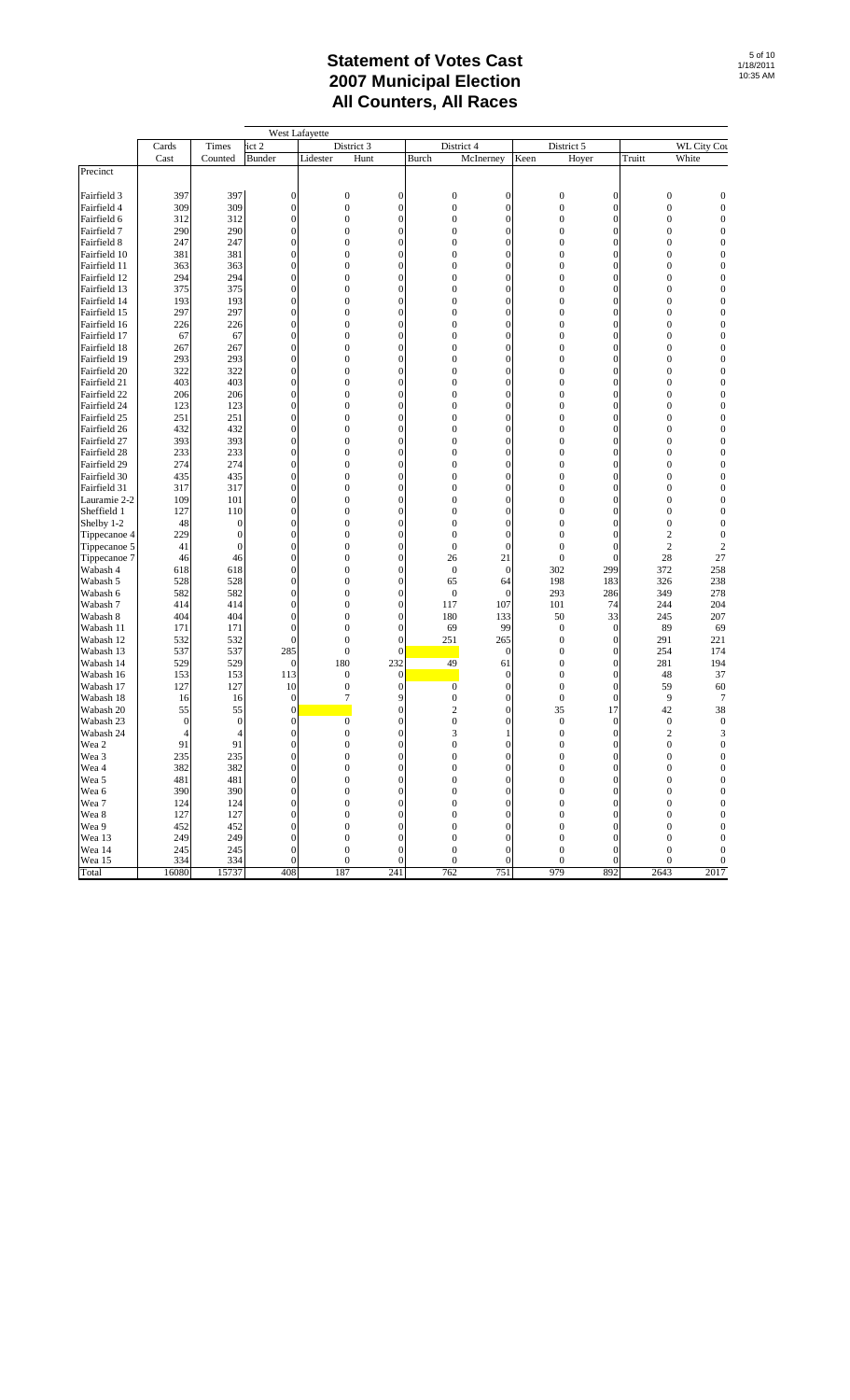|                              | Cards      | Times      | incil at Large      |                |
|------------------------------|------------|------------|---------------------|----------------|
|                              | Cast       | Counted    | Damico              | Thomas         |
| Precinct                     |            |            |                     |                |
| Fairfield 3                  | 397        | 397        | 0                   | 0              |
| Fairfield 4                  | 309        | 309        | $\overline{0}$      | 0              |
| Fairfield 6                  | 312        | 312        | 0                   | 0              |
| Fairfield 7                  | 290        | 290        | $\overline{0}$      | 0              |
| Fairfield 8                  | 247        | 247        | 0                   | 0              |
| Fairfield 10                 | 381        | 381        | $\overline{0}$      | 0              |
| Fairfield 11                 | 363        | 363        | $\overline{0}$      | 0              |
| Fairfield 12                 | 294        | 294        | 0                   | 0              |
| Fairfield 13                 | 375        | 375        | $\overline{0}$      | 0              |
| Fairfield 14                 | 193        | 193        | 0                   | 0              |
| Fairfield 15                 | 297        | 297        | 0                   | 0              |
| Fairfield 16                 | 226        | 226        | $\overline{0}$      | 0              |
| Fairfield 17                 | 67         | 67         | 0                   | 0              |
| Fairfield 18                 | 267        | 267        | $\overline{0}$      | 0              |
| Fairfield 19                 | 293        | 293        | 0                   | 0              |
| Fairfield 20                 | 322        | 322        | $\overline{0}$      | 0              |
| Fairfield 21<br>Fairfield 22 | 403<br>206 | 403<br>206 | $\overline{0}$<br>0 | 0<br>0         |
| Fairfield 24                 | 123        | 123        | $\overline{0}$      | 0              |
| Fairfield 25                 | 251        | 251        | 0                   | 0              |
| Fairfield 26                 | 432        | 432        | $\overline{0}$      | 0              |
| Fairfield 27                 | 393        | 393        | $\overline{0}$      | 0              |
| Fairfield 28                 | 233        | 233        | 0                   | 0              |
| Fairfield 29                 | 274        | 274        | $\overline{0}$      | 0              |
| Fairfield 30                 | 435        | 435        | 0                   | 0              |
| Fairfield 31                 | 317        | 317        | $\overline{0}$      | 0              |
| Lauramie 2-2                 | 109        | 101        | $\overline{0}$      | 0              |
| Sheffield 1                  | 127        | 110        | 0                   | 0              |
| Shelby 1-2                   | 48         | 0          | $\overline{0}$      | 0              |
| Tippecanoe 4                 | 229        | 0          | 1                   | $\overline{c}$ |
| Tippecanoe 5                 | 41         | 0          | 0                   | 0              |
| Tippecanoe 7                 | 46         | 46         | 21                  | 20             |
| Wabash 4                     | 618        | 618        | 229                 | 300            |
| Wabash 5                     | 528        | 528        | 207                 | 228            |
| Wabash 6<br>Wabash 7         | 582<br>414 | 582<br>414 | 229<br>162          | 248<br>175     |
| Wabash 8                     | 404        | 404        | 161                 | 163            |
| Wabash 11                    | 171        | 171        | 85                  | 95             |
| Wabash 12                    | 532        | 532        | 238                 | 271            |
| Wabash 13                    | 537        | 537        | 273                 | 308            |
| Wabash 14                    | 529        | 529        | 232                 | 289            |
| Wabash 16                    | 153        | 153        | 112                 | 98             |
| Wabash 17                    | 127        | 127        | 52                  | 50             |
| Wabash 18                    | 16         | 16         | 6                   | 9              |
| Wabash 20                    | 55         | 55         | 10                  | 13             |
| Wabash 23                    | 0          | 0          | 0                   | 0              |
| Wabash 24                    | 4          | 4          | 1                   | $\overline{c}$ |
| Wea 2                        | 91         | 91         | $\overline{0}$      | 0              |
| Wea 3                        | 235        | 235        | $\boldsymbol{0}$    | 0              |
| Wea 4                        | 382        | 382        | 0                   | 0              |
| Wea 5                        | 481        | 481        | 0                   | 0              |
| Wea 6<br>Wea 7               | 390<br>124 | 390<br>124 | 0<br>0              | 0<br>0         |
| Wea 8                        | 127        | 127        | 0                   | 0              |
| Wea 9                        | 452        | 452        | 0                   | 0              |
| Wea 13                       | 249        | 249        | 0                   | 0              |
| Wea 14                       | 245        | 245        | 0                   | 0              |
| Wea 15                       | 334        | 334        | 0                   | 0              |
| Total                        | 16080      | 15737      | 2019                | 2271           |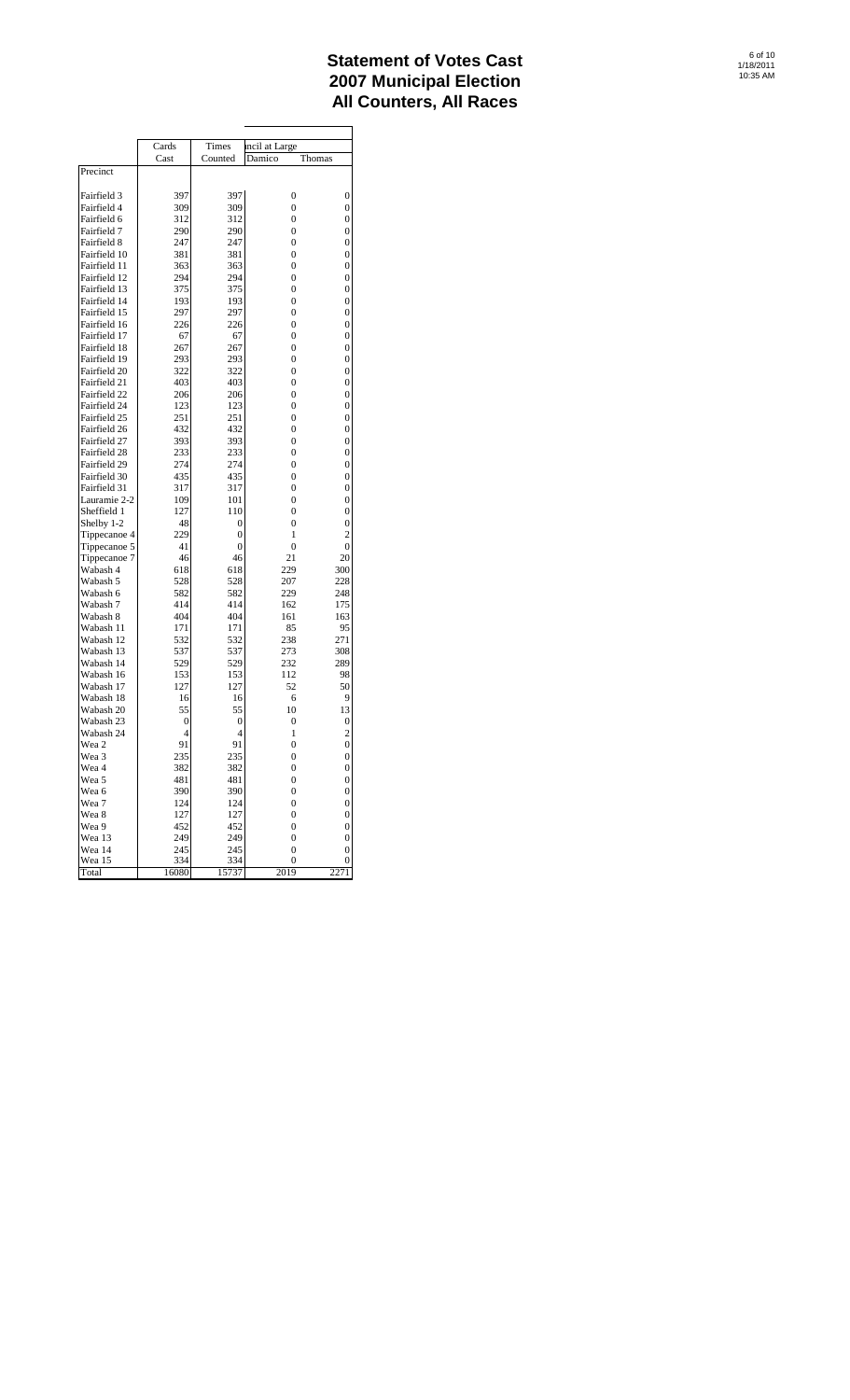|                        |                |                |                                  | Clarks Hill                  |                                      |                   |                                      |                              |                                      |                                  | Town of Battle Gr            |
|------------------------|----------------|----------------|----------------------------------|------------------------------|--------------------------------------|-------------------|--------------------------------------|------------------------------|--------------------------------------|----------------------------------|------------------------------|
|                        | Cards          | Times          | <b>Clerk Treasurer</b>           |                              |                                      | Council at Large  | <b>Clerk Treas</b>                   |                              | Town Council Ward 1                  |                                  | Council                      |
|                        | Cast           | Counted        | Sutton<br>Snapp                  |                              | Jackson                              | Barton            | Hall                                 | Sharp                        | Egly<br>Pingley                      |                                  | Holladay                     |
| Precinct               |                |                |                                  |                              |                                      |                   |                                      |                              |                                      |                                  |                              |
| Fairfield 3            | 397            | 397            | $\boldsymbol{0}$                 | $\mathbf{0}$                 | $\boldsymbol{0}$                     | $\mathbf{0}$      | $\boldsymbol{0}$                     | $\boldsymbol{0}$             | $\boldsymbol{0}$                     | $\boldsymbol{0}$                 | $\boldsymbol{0}$             |
| Fairfield 4            | 309            | 309            | $\mathbf{0}$                     | 0                            | $\boldsymbol{0}$                     | $\mathbf{0}$      | $\boldsymbol{0}$                     | $\mathbf{0}$                 | $\boldsymbol{0}$                     | $\overline{0}$                   | $\mathbf{0}$                 |
| Fairfield 6            | 312            | 312            | $\boldsymbol{0}$                 | $\mathbf{0}$                 | $\boldsymbol{0}$                     | $\mathbf{0}$      | $\overline{0}$                       | $\mathbf{0}$                 | $\boldsymbol{0}$                     | $\overline{0}$                   | $\mathbf{0}$                 |
| Fairfield 7            | 290            | 290            | $\mathbf{0}$                     | $\mathbf{0}$                 | $\boldsymbol{0}$                     | $\mathbf{0}$      | $\boldsymbol{0}$                     | $\mathbf{0}$                 | $\boldsymbol{0}$                     | $\overline{0}$                   | $\mathbf{0}$                 |
| Fairfield 8            | 247            | 247            | $\mathbf{0}$                     | 0                            | $\boldsymbol{0}$                     | 0                 | $\mathbf{0}$                         | $\mathbf{0}$                 | 0                                    | $\overline{0}$                   | 0                            |
| Fairfield 10           | 381            | 381            | $\boldsymbol{0}$                 | $\mathbf{0}$                 | $\boldsymbol{0}$                     | $\mathbf{0}$      | $\boldsymbol{0}$                     | $\mathbf{0}$                 | $\boldsymbol{0}$                     | $\overline{0}$                   | $\mathbf{0}$                 |
| Fairfield 11           | 363            | 363            | $\boldsymbol{0}$                 | $\mathbf{0}$                 | $\boldsymbol{0}$                     | $\mathbf{0}$      | $\boldsymbol{0}$                     | $\mathbf{0}$                 | $\boldsymbol{0}$                     | $\overline{0}$                   | $\mathbf{0}$                 |
| Fairfield 12           | 294            | 294            | $\mathbf{0}$                     | 0                            | 0                                    | $\mathbf{0}$      | $\overline{0}$                       | $\mathbf{0}$                 | $\boldsymbol{0}$                     | 0                                | 0                            |
| Fairfield 13           | 375            | 375            | $\mathbf{0}$                     | $\mathbf{0}$                 | $\boldsymbol{0}$                     | $\mathbf{0}$      | $\boldsymbol{0}$                     | $\mathbf{0}$                 | $\boldsymbol{0}$                     | $\overline{0}$                   | $\mathbf{0}$                 |
| Fairfield 14           | 193            | 193            | $\boldsymbol{0}$                 | 0                            | $\boldsymbol{0}$                     | $\mathbf{0}$      | $\boldsymbol{0}$                     | $\mathbf{0}$                 | $\boldsymbol{0}$                     | $\overline{0}$                   | $\mathbf{0}$                 |
| Fairfield 15           | 297            | 297            | $\boldsymbol{0}$                 | $\mathbf{0}$                 | $\boldsymbol{0}$                     | $\mathbf{0}$      | $\boldsymbol{0}$                     | $\mathbf{0}$                 | $\boldsymbol{0}$                     | $\overline{0}$                   | $\boldsymbol{0}$             |
| Fairfield 16           | 226            | 226            | $\boldsymbol{0}$                 | $\mathbf{0}$                 | $\boldsymbol{0}$                     | $\mathbf{0}$      | $\boldsymbol{0}$                     | $\mathbf{0}$                 | $\boldsymbol{0}$                     | $\overline{0}$                   | $\boldsymbol{0}$             |
| Fairfield 17           | 67             | 67             | $\mathbf{0}$                     | $\mathbf{0}$                 | $\boldsymbol{0}$                     | $\mathbf{0}$      | $\boldsymbol{0}$                     | $\mathbf{0}$                 | $\boldsymbol{0}$                     | $\overline{0}$                   | $\boldsymbol{0}$             |
| Fairfield 18           | 267            | 267            | $\mathbf{0}$                     | $\mathbf{0}$                 | $\boldsymbol{0}$                     | $\mathbf{0}$      | $\boldsymbol{0}$                     | $\mathbf{0}$                 | $\boldsymbol{0}$                     | $\overline{0}$                   | $\overline{0}$               |
| Fairfield 19           | 293            | 293            | $\mathbf{0}$                     | $\mathbf{0}$                 | $\boldsymbol{0}$                     | 0                 | $\boldsymbol{0}$                     | $\mathbf{0}$                 | $\boldsymbol{0}$                     | $\overline{0}$                   | $\mathbf{0}$                 |
| Fairfield 20           | 322            | 322            | $\boldsymbol{0}$                 | $\mathbf{0}$                 | $\boldsymbol{0}$                     | $\mathbf{0}$      | $\boldsymbol{0}$                     | $\mathbf{0}$                 | $\boldsymbol{0}$                     | $\overline{0}$                   | $\overline{0}$               |
| Fairfield 21           | 403            | 403            | $\mathbf{0}$                     | $\mathbf{0}$                 | $\boldsymbol{0}$                     | $\mathbf{0}$      | $\mathbf{0}$                         | $\mathbf{0}$                 | $\boldsymbol{0}$                     | $\overline{0}$                   | $\overline{0}$               |
| Fairfield 22           | 206            | 206            | $\mathbf{0}$                     | $\mathbf{0}$                 | $\boldsymbol{0}$                     | 0                 | $\overline{0}$                       | $\mathbf{0}$                 | $\boldsymbol{0}$                     | $\overline{0}$                   | 0                            |
| Fairfield 24           | 123            | 123            | $\mathbf{0}$                     | $\mathbf{0}$                 | $\boldsymbol{0}$                     | $\mathbf{0}$      | $\boldsymbol{0}$                     | $\mathbf{0}$                 | $\boldsymbol{0}$                     | $\overline{0}$                   | $\overline{0}$               |
| Fairfield 25           | 251            | 251            | $\mathbf{0}$                     | $\mathbf{0}$                 | $\boldsymbol{0}$                     | 0                 | $\boldsymbol{0}$                     | $\mathbf{0}$                 | $\boldsymbol{0}$                     | $\overline{0}$                   | $\mathbf{0}$                 |
| Fairfield 26           | 432            | 432            | $\boldsymbol{0}$                 | $\mathbf{0}$                 | $\boldsymbol{0}$                     | $\mathbf{0}$      | $\boldsymbol{0}$                     | $\mathbf{0}$                 | $\boldsymbol{0}$                     | $\overline{0}$                   | $\boldsymbol{0}$             |
| Fairfield 27           | 393            | 393            | $\boldsymbol{0}$                 | $\mathbf{0}$                 | $\boldsymbol{0}$                     | $\mathbf{0}$      | $\boldsymbol{0}$                     | $\mathbf{0}$                 | $\boldsymbol{0}$                     | $\overline{0}$                   | $\boldsymbol{0}$             |
| Fairfield 28           | 233            | 233            | $\boldsymbol{0}$                 | 0                            | $\boldsymbol{0}$                     | $\mathbf{0}$      | $\boldsymbol{0}$                     | $\mathbf{0}$                 | $\boldsymbol{0}$                     | $\overline{0}$                   | 0                            |
| Fairfield 29           | 274            | 274            | $\mathbf{0}$                     | $\mathbf{0}$                 | $\boldsymbol{0}$                     | $\mathbf{0}$      | $\boldsymbol{0}$                     | $\mathbf{0}$                 | $\boldsymbol{0}$                     | $\overline{0}$                   | $\overline{0}$               |
| Fairfield 30           | 435            | 435            | $\mathbf{0}$                     | 0                            | $\boldsymbol{0}$                     | $\mathbf{0}$      | $\boldsymbol{0}$                     | $\mathbf{0}$                 | $\boldsymbol{0}$                     | $\overline{0}$                   | $\mathbf{0}$                 |
| Fairfield 31           | 317            | 317            | $\boldsymbol{0}$                 | $\mathbf{0}$                 | $\boldsymbol{0}$                     | $\mathbf{0}$      | $\boldsymbol{0}$                     | $\mathbf{0}$                 | $\boldsymbol{0}$                     | $\overline{0}$                   | $\overline{0}$               |
| Lauramie 2-2           | 109            | 101            | 52                               | 58                           | 45                                   | 69                | $\boldsymbol{0}$                     | $\mathbf{0}$                 | $\boldsymbol{0}$                     | $\mathbf{0}$                     | $\mathbf{0}$                 |
| Sheffield 1            | 127            | 110            | $\boldsymbol{0}$                 | $\mathbf{0}$                 | $\boldsymbol{0}$                     | $\boldsymbol{0}$  | $\overline{0}$                       | $\mathbf{0}$                 | $\boldsymbol{0}$                     | $\mathbf{0}$                     | 0                            |
| Shelby 1-2             | 48             | $\theta$       | $\mathbf{0}$                     | $\mathbf{0}$                 | $\boldsymbol{0}$                     | $\mathbf{0}$      | $\mathbf{0}$                         | $\mathbf{0}$                 | $\boldsymbol{0}$                     | $\mathbf{0}$                     | $\overline{0}$               |
| Tippecanoe 4           | 229            | $\theta$       | $\mathbf{0}$                     | 0                            | $\boldsymbol{0}$                     | $\mathbf{0}$      | 194                                  | 62                           | 129                                  | 37                               | 121                          |
| Tippecanoe 5           | 41             | $\theta$       | $\mathbf{0}$                     | $\mathbf{0}$                 | $\boldsymbol{0}$                     | $\mathbf{0}$      | 36                                   | 14                           | 20                                   | 6                                | 25                           |
| Tippecanoe 7           | 46             | 46             | $\mathbf{0}$                     | $\mathbf{0}$                 | $\boldsymbol{0}$                     | $\mathbf{0}$      | $\theta$                             | $\mathbf{0}$                 | $\boldsymbol{0}$                     | $\mathbf{0}$                     | $\boldsymbol{0}$             |
| Wabash 4               | 618            | 618            | $\mathbf{0}$                     | $\mathbf{0}$                 | $\boldsymbol{0}$                     | $\mathbf{0}$      | $\boldsymbol{0}$                     | $\boldsymbol{0}$             | $\boldsymbol{0}$                     | $\overline{0}$                   | 0                            |
| Wabash 5               | 528            | 528            | $\mathbf{0}$                     | $\mathbf{0}$                 | $\boldsymbol{0}$                     | $\mathbf{0}$      | $\boldsymbol{0}$                     | $\mathbf{0}$                 | $\boldsymbol{0}$                     | $\overline{0}$                   | $\boldsymbol{0}$             |
| Wabash 6               | 582            | 582            | $\mathbf{0}$                     | 0                            | $\boldsymbol{0}$                     | 0                 | $\boldsymbol{0}$                     | $\mathbf{0}$                 | $\boldsymbol{0}$                     | $\overline{0}$                   | $\boldsymbol{0}$             |
| Wabash 7               | 414            | 414            | $\boldsymbol{0}$                 | $\mathbf{0}$                 | $\boldsymbol{0}$                     | $\mathbf{0}$      | $\boldsymbol{0}$                     | $\mathbf{0}$                 | $\boldsymbol{0}$                     | $\overline{0}$                   | $\boldsymbol{0}$             |
| Wabash 8               | 404            | 404            | $\mathbf{0}$                     | $\mathbf{0}$                 | $\boldsymbol{0}$                     | $\mathbf{0}$      | $\boldsymbol{0}$                     | $\mathbf{0}$                 | $\boldsymbol{0}$                     | $\overline{0}$                   | $\boldsymbol{0}$             |
| Wabash 11              | 171            | 171            | $\mathbf{0}$                     | 0                            | $\boldsymbol{0}$                     | $\mathbf{0}$      | $\boldsymbol{0}$                     | $\mathbf{0}$                 | $\boldsymbol{0}$                     | $\overline{0}$                   | 0                            |
| Wabash 12              | 532            | 532            | $\mathbf{0}$                     | $\mathbf{0}$                 | $\boldsymbol{0}$                     | $\mathbf{0}$      | $\boldsymbol{0}$                     | $\mathbf{0}$                 | $\boldsymbol{0}$                     | $\overline{0}$                   | $\overline{0}$               |
| Wabash 13              | 537            | 537            | $\mathbf{0}$<br>$\boldsymbol{0}$ | $\mathbf{0}$<br>$\mathbf{0}$ | $\boldsymbol{0}$                     | 0<br>$\mathbf{0}$ | $\boldsymbol{0}$<br>$\boldsymbol{0}$ | $\mathbf{0}$<br>$\mathbf{0}$ | $\boldsymbol{0}$<br>$\boldsymbol{0}$ | $\overline{0}$<br>$\overline{0}$ | $\mathbf{0}$<br>$\mathbf{0}$ |
| Wabash 14              | 529            | 529            |                                  |                              | $\boldsymbol{0}$                     |                   | $\overline{0}$                       |                              |                                      |                                  |                              |
| Wabash 16              | 153            | 153            | $\mathbf{0}$<br>$\mathbf{0}$     | $\mathbf{0}$<br>$\mathbf{0}$ | $\boldsymbol{0}$<br>$\boldsymbol{0}$ | $\mathbf{0}$<br>0 | $\overline{0}$                       | $\mathbf{0}$<br>$\mathbf{0}$ | $\boldsymbol{0}$<br>$\boldsymbol{0}$ | $\overline{0}$<br>$\overline{0}$ | $\mathbf{0}$<br>0            |
| Wabash 17              | 127            | 127            | $\mathbf{0}$                     | $\mathbf{0}$                 | $\boldsymbol{0}$                     | $\mathbf{0}$      | $\mathbf{0}$                         | $\mathbf{0}$                 | $\boldsymbol{0}$                     | $\overline{0}$                   | $\overline{0}$               |
| Wabash 18<br>Wabash 20 | 16<br>55       | 16<br>55       | $\mathbf{0}$                     | 0                            | 0                                    | 0                 | $\mathbf{0}$                         | $\mathbf{0}$                 | 0                                    | 0                                | 0                            |
| Wabash 23              | 0              | $\theta$       | $\mathbf{0}$                     | $\mathbf{0}$                 | $\boldsymbol{0}$                     | $\boldsymbol{0}$  | $\boldsymbol{0}$                     | $\mathbf{0}$                 | $\boldsymbol{0}$                     | $\overline{0}$                   | $\overline{0}$               |
| Wabash 24              | $\overline{4}$ | $\overline{4}$ | $\boldsymbol{0}$                 | $\mathbf{0}$                 | $\boldsymbol{0}$                     | $\mathbf{0}$      | $\boldsymbol{0}$                     | $\mathbf{0}$                 | $\boldsymbol{0}$                     | $\mathbf{0}$                     | $\mathbf{0}$                 |
| Wea 2                  | 91             | 91             | $\Omega$                         | $\Omega$                     | 0                                    | 0                 | $\Omega$                             | $\Omega$                     | $\Omega$                             | $\Omega$                         | $\Omega$                     |
| Wea 3                  | 235            | 235            | $\boldsymbol{0}$                 | $\mathbf{0}$                 | $\boldsymbol{0}$                     | $\boldsymbol{0}$  | $\boldsymbol{0}$                     | $\boldsymbol{0}$             | $\boldsymbol{0}$                     | $\boldsymbol{0}$                 | $\boldsymbol{0}$             |
| Wea 4                  | 382            | 382            | $\boldsymbol{0}$                 | 0                            | $\boldsymbol{0}$                     | $\overline{0}$    | $\boldsymbol{0}$                     | $\mathbf{0}$                 | $\boldsymbol{0}$                     | $\overline{0}$                   | $\boldsymbol{0}$             |
| Wea 5                  | 481            | 481            | $\boldsymbol{0}$                 | $\mathbf{0}$                 | $\boldsymbol{0}$                     | $\overline{0}$    | $\boldsymbol{0}$                     | $\mathbf{0}$                 | $\boldsymbol{0}$                     | $\boldsymbol{0}$                 | $\boldsymbol{0}$             |
| Wea 6                  | 390            | 390            | $\mathbf{0}$                     | 0                            | $\boldsymbol{0}$                     | $\mathbf{0}$      | $\boldsymbol{0}$                     | $\mathbf{0}$                 | 0                                    | $\overline{0}$                   | $\boldsymbol{0}$             |
| Wea 7                  | 124            | 124            | $\boldsymbol{0}$                 | 0                            | 0                                    | $\mathbf{0}$      | $\mathbf{0}$                         | $\mathbf{0}$                 | 0                                    | $\mathbf{0}$                     | 0                            |
| Wea 8                  | 127            | 127            | $\mathbf{0}$                     | 0                            | $\boldsymbol{0}$                     | $\mathbf{0}$      | $\boldsymbol{0}$                     | $\overline{0}$               | $\boldsymbol{0}$                     | $\mathbf{0}$                     | $\mathbf{0}$                 |
| Wea 9                  | 452            | 452            | $\boldsymbol{0}$                 | $\mathbf{0}$                 | $\boldsymbol{0}$                     | $\mathbf{0}$      | $\mathbf{0}$                         | $\overline{0}$               | $\boldsymbol{0}$                     | $\mathbf{0}$                     | $\boldsymbol{0}$             |
| Wea 13                 | 249            | 249            | $\boldsymbol{0}$                 | $\boldsymbol{0}$             | $\boldsymbol{0}$                     | $\boldsymbol{0}$  | $\boldsymbol{0}$                     | $\mathbf{0}$                 | $\boldsymbol{0}$                     | $\mathbf{0}$                     | $\boldsymbol{0}$             |
| Wea 14                 | 245            | 245            | $\boldsymbol{0}$                 | $\mathbf{0}$                 | $\boldsymbol{0}$                     | $\boldsymbol{0}$  | $\boldsymbol{0}$                     | $\mathbf{0}$                 | $\boldsymbol{0}$                     | $\mathbf{0}$                     | $\boldsymbol{0}$             |
| Wea 15                 | 334            | 334            | $\boldsymbol{0}$                 | $\mathbf{0}$                 | $\boldsymbol{0}$                     | $\overline{0}$    | $\mathbf{0}$                         | $\mathbf{0}$                 | $\boldsymbol{0}$                     | $\mathbf{0}$                     | $\boldsymbol{0}$             |
| Total                  | 16080          | 15737          | 52                               | 58                           | 45                                   | 69                | 230                                  | 76                           | 149                                  | 43                               | 146                          |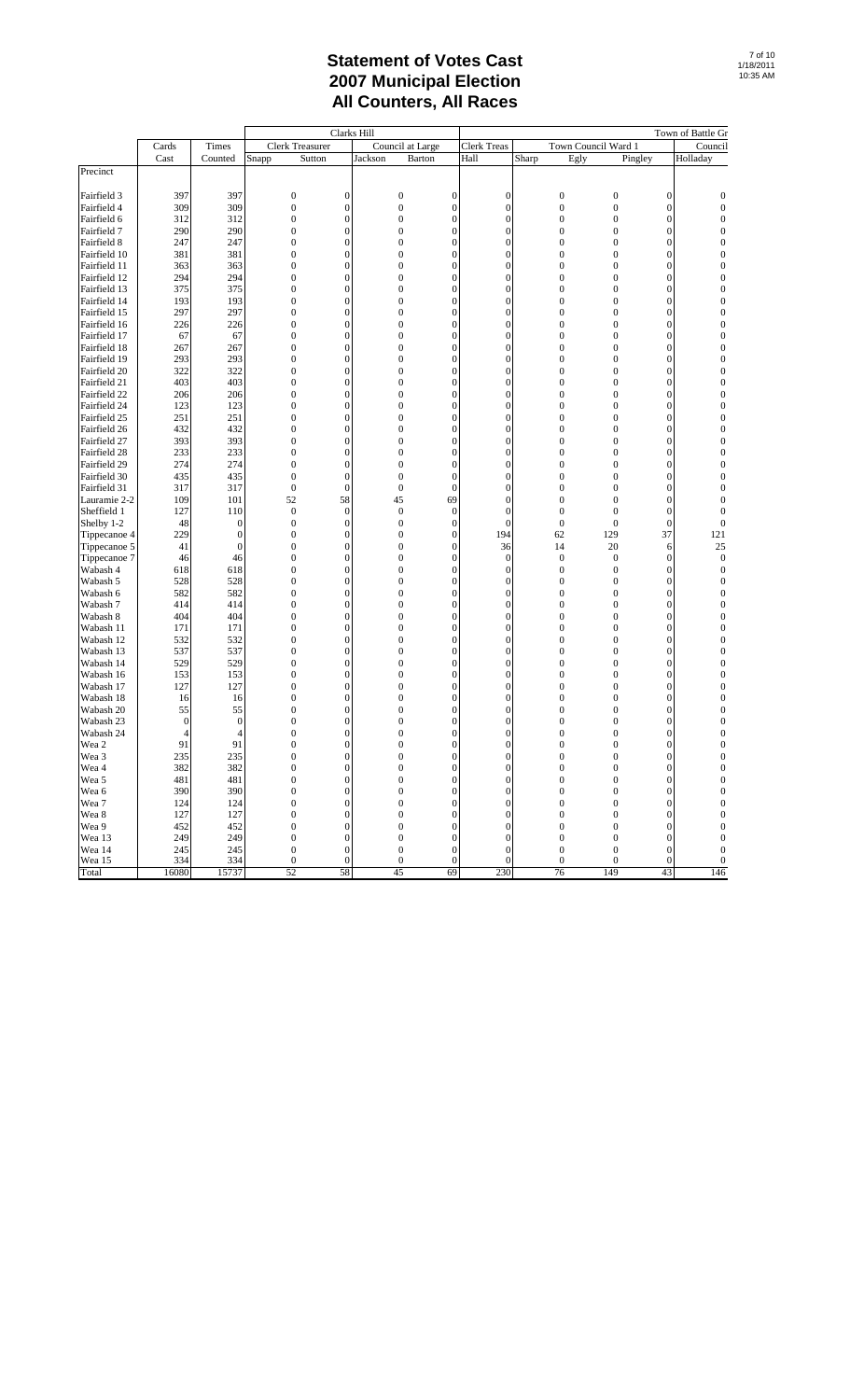|                              |                |                                      | ound                             |                                      |                                      |                                      |                                      |                                  | Town of Dayton                       |                                      |
|------------------------------|----------------|--------------------------------------|----------------------------------|--------------------------------------|--------------------------------------|--------------------------------------|--------------------------------------|----------------------------------|--------------------------------------|--------------------------------------|
|                              | Cards          | Times                                | Ward 2                           | Council 3                            | Council 4                            | Council 5                            | Council 1                            | Council 3                        | At Large                             |                                      |
|                              | Cast           | Counted                              | Wilson                           | Pearson                              | Roth                                 | <b>Brewer</b>                        | Swick                                | Harris                           | Boas                                 | Merkel                               |
| Precinct                     |                |                                      |                                  |                                      |                                      |                                      |                                      |                                  |                                      |                                      |
|                              | 397            | 397                                  |                                  |                                      |                                      |                                      |                                      |                                  |                                      |                                      |
| Fairfield 3<br>Fairfield 4   | 309            | 309                                  | $\mathbf{0}$<br>$\mathbf{0}$     | $\boldsymbol{0}$<br>$\boldsymbol{0}$ | $\bf{0}$<br>$\mathbf{0}$             | $\boldsymbol{0}$<br>$\boldsymbol{0}$ | $\mathbf{0}$<br>$\boldsymbol{0}$     | $\mathbf{0}$<br>0                | $\boldsymbol{0}$<br>$\boldsymbol{0}$ | 0<br>$\mathbf{0}$                    |
| Fairfield 6                  | 312            | 312                                  | $\boldsymbol{0}$                 | $\boldsymbol{0}$                     | $\mathbf{0}$                         | $\mathbf{0}$                         | $\boldsymbol{0}$                     | $\overline{0}$                   | $\boldsymbol{0}$                     | $\mathbf{0}$                         |
| Fairfield 7                  | 290            | 290                                  | $\mathbf{0}$                     | $\boldsymbol{0}$                     | $\mathbf{0}$                         | $\overline{0}$                       | $\boldsymbol{0}$                     | $\overline{0}$                   | $\boldsymbol{0}$                     | $\overline{0}$                       |
| Fairfield 8                  | 247            | 247                                  | $\mathbf{0}$                     | $\boldsymbol{0}$                     | $\mathbf{0}$                         | 0                                    | $\boldsymbol{0}$                     | $\overline{0}$                   | $\overline{0}$                       | $\mathbf{0}$                         |
| Fairfield 10                 | 381            | 381                                  | $\mathbf{0}$                     | $\boldsymbol{0}$                     | $\mathbf{0}$                         | $\boldsymbol{0}$                     | $\boldsymbol{0}$                     | 0                                | $\boldsymbol{0}$                     | $\mathbf{0}$                         |
| Fairfield 11                 | 363            | 363                                  | $\mathbf{0}$                     | 0                                    | $\mathbf{0}$                         | 0                                    | $\boldsymbol{0}$                     | 0                                | $\boldsymbol{0}$                     | $\boldsymbol{0}$                     |
| Fairfield 12                 | 294            | 294                                  | $\boldsymbol{0}$                 | $\boldsymbol{0}$                     | $\boldsymbol{0}$                     | $\mathbf{0}$                         | $\boldsymbol{0}$                     | $\overline{0}$                   | $\boldsymbol{0}$                     | $\mathbf{0}$                         |
| Fairfield 13                 | 375            | 375                                  | $\mathbf{0}$                     | $\boldsymbol{0}$                     | $\mathbf{0}$                         | $\overline{0}$                       | $\boldsymbol{0}$                     | $\overline{0}$                   | $\boldsymbol{0}$                     | $\boldsymbol{0}$                     |
| Fairfield 14                 | 193            | 193                                  | $\mathbf{0}$                     | $\boldsymbol{0}$                     | $\mathbf{0}$                         | $\boldsymbol{0}$                     | $\boldsymbol{0}$                     | 0                                | $\overline{0}$                       | $\mathbf{0}$                         |
| Fairfield 15                 | 297            | 297                                  | $\mathbf{0}$                     | $\boldsymbol{0}$                     | $\mathbf{0}$                         | $\boldsymbol{0}$                     | $\boldsymbol{0}$                     | 0                                | $\boldsymbol{0}$                     | $\boldsymbol{0}$                     |
| Fairfield 16                 | 226            | 226                                  | $\mathbf{0}$                     | 0                                    | $\mathbf{0}$                         | 0                                    | $\boldsymbol{0}$                     | 0                                | $\boldsymbol{0}$                     | $\boldsymbol{0}$                     |
| Fairfield 17                 | 67             | 67                                   | $\boldsymbol{0}$                 | $\boldsymbol{0}$                     | $\boldsymbol{0}$                     | $\mathbf{0}$                         | $\boldsymbol{0}$                     | $\overline{0}$                   | $\boldsymbol{0}$                     | $\mathbf{0}$                         |
| Fairfield 18                 | 267            | 267                                  | $\mathbf{0}$                     | $\boldsymbol{0}$                     | $\mathbf{0}$                         | 0                                    | $\boldsymbol{0}$                     | $\overline{0}$                   | $\boldsymbol{0}$                     | 0                                    |
| Fairfield 19                 | 293            | 293                                  | $\mathbf{0}$                     | $\boldsymbol{0}$                     | $\mathbf{0}$                         | 0                                    | $\boldsymbol{0}$                     | 0                                | $\overline{0}$                       | $\overline{0}$                       |
| Fairfield 20                 | 322            | 322                                  | $\mathbf{0}$                     | $\boldsymbol{0}$                     | $\mathbf{0}$                         | $\boldsymbol{0}$                     | $\boldsymbol{0}$                     | 0                                | $\boldsymbol{0}$                     | $\boldsymbol{0}$                     |
| Fairfield 21<br>Fairfield 22 | 403<br>206     | 403<br>206                           | $\mathbf{0}$<br>$\boldsymbol{0}$ | 0<br>$\boldsymbol{0}$                | $\mathbf{0}$<br>$\boldsymbol{0}$     | 0<br>$\mathbf{0}$                    | $\boldsymbol{0}$<br>$\boldsymbol{0}$ | 0<br>$\overline{0}$              | $\boldsymbol{0}$<br>$\boldsymbol{0}$ | $\boldsymbol{0}$<br>$\mathbf{0}$     |
| Fairfield 24                 | 123            | 123                                  | $\mathbf{0}$                     | $\boldsymbol{0}$                     | $\mathbf{0}$                         | $\overline{0}$                       | $\boldsymbol{0}$                     | $\overline{0}$                   | $\boldsymbol{0}$                     | $\boldsymbol{0}$                     |
| Fairfield 25                 | 251            | 251                                  | $\mathbf{0}$                     | $\boldsymbol{0}$                     | $\mathbf{0}$                         | $\boldsymbol{0}$                     | $\boldsymbol{0}$                     | 0                                | $\overline{0}$                       | $\overline{0}$                       |
| Fairfield 26                 | 432            | 432                                  | $\mathbf{0}$                     | $\boldsymbol{0}$                     | $\mathbf{0}$                         | $\boldsymbol{0}$                     | $\boldsymbol{0}$                     | 0                                | $\boldsymbol{0}$                     | $\mathbf{0}$                         |
| Fairfield 27                 | 393            | 393                                  | $\mathbf{0}$                     | 0                                    | $\mathbf{0}$                         | $\overline{0}$                       | $\boldsymbol{0}$                     | 0                                | $\boldsymbol{0}$                     | $\boldsymbol{0}$                     |
| Fairfield 28                 | 233            | 233                                  | $\boldsymbol{0}$                 | $\boldsymbol{0}$                     | $\boldsymbol{0}$                     | $\mathbf{0}$                         | $\boldsymbol{0}$                     | $\overline{0}$                   | $\boldsymbol{0}$                     | $\mathbf{0}$                         |
| Fairfield 29                 | 274            | 274                                  | $\mathbf{0}$                     | $\boldsymbol{0}$                     | $\mathbf{0}$                         | $\overline{0}$                       | $\boldsymbol{0}$                     | $\overline{0}$                   | $\boldsymbol{0}$                     | $\mathbf 0$                          |
| Fairfield 30                 | 435            | 435                                  | $\mathbf{0}$                     | $\boldsymbol{0}$                     | $\mathbf{0}$                         | 0                                    | $\boldsymbol{0}$                     | 0                                | $\mathbf{0}$                         | $\mathbf{0}$                         |
| Fairfield 31                 | 317            | 317                                  | $\mathbf{0}$                     | $\boldsymbol{0}$                     | $\mathbf{0}$                         | $\boldsymbol{0}$                     | $\boldsymbol{0}$                     | $\overline{0}$                   | $\mathbf{0}$                         | $\mathbf{0}$                         |
| Lauramie 2-2                 | 109            | 101                                  | $\bf{0}$                         | $\boldsymbol{0}$                     | $\mathbf{0}$                         | $\mathbf{0}$                         | $\boldsymbol{0}$                     | 0                                | $\boldsymbol{0}$                     | $\boldsymbol{0}$                     |
| Sheffield 1                  | 127            | 110                                  | $\mathbf{0}$                     | $\mathbf{0}$                         | $\mathbf{0}$                         | $\mathbf{0}$                         | 39                                   | 42                               | 114                                  | 80                                   |
| Shelby 1-2                   | 48             | $\boldsymbol{0}$                     | $\boldsymbol{0}$                 | $\boldsymbol{0}$                     | $\overline{0}$                       | $\boldsymbol{0}$                     | $\mathbf{1}$                         | 2                                | 5                                    | 1                                    |
| Tippecanoe 4<br>Tippecanoe 5 | 229<br>41      | $\boldsymbol{0}$<br>$\boldsymbol{0}$ | 101<br>11                        | 191<br>34                            | 182<br>34                            | 185<br>36                            | $\boldsymbol{0}$<br>$\boldsymbol{0}$ | 0<br>0                           | $\mathbf{0}$<br>$\boldsymbol{0}$     | $\boldsymbol{0}$<br>$\overline{0}$   |
| Tippecanoe 7                 | 46             | 46                                   | $\mathbf{0}$                     | $\boldsymbol{0}$                     | $\mathbf{0}$                         | $\boldsymbol{0}$                     | $\boldsymbol{0}$                     | 0                                | $\boldsymbol{0}$                     | $\boldsymbol{0}$                     |
| Wabash 4                     | 618            | 618                                  | $\mathbf{0}$                     | $\boldsymbol{0}$                     | $\mathbf{0}$                         | $\mathbf{0}$                         | $\boldsymbol{0}$                     | $\overline{0}$                   | $\boldsymbol{0}$                     | $\mathbf{0}$                         |
| Wabash 5                     | 528            | 528                                  | $\mathbf{0}$                     | 0                                    | $\mathbf{0}$                         | 0                                    | $\boldsymbol{0}$                     | $\overline{0}$                   | $\boldsymbol{0}$                     | 0                                    |
| Wabash 6                     | 582            | 582                                  | $\mathbf{0}$                     | $\boldsymbol{0}$                     | $\mathbf{0}$                         | $\boldsymbol{0}$                     | $\boldsymbol{0}$                     | 0                                | $\overline{0}$                       | $\mathbf{0}$                         |
| Wabash 7                     | 414            | 414                                  | $\mathbf{0}$                     | $\boldsymbol{0}$                     | $\mathbf{0}$                         | $\boldsymbol{0}$                     | $\boldsymbol{0}$                     | 0                                | $\boldsymbol{0}$                     | $\boldsymbol{0}$                     |
| Wabash 8                     | 404            | 404                                  | $\mathbf{0}$                     | 0                                    | $\mathbf{0}$                         | 0                                    | $\boldsymbol{0}$                     | 0                                | $\boldsymbol{0}$                     | $\boldsymbol{0}$                     |
| Wabash 11                    | 171            | 171                                  | $\boldsymbol{0}$                 | $\boldsymbol{0}$                     | $\boldsymbol{0}$                     | $\mathbf{0}$                         | $\boldsymbol{0}$                     | $\overline{0}$                   | $\boldsymbol{0}$                     | $\mathbf{0}$                         |
| Wabash 12                    | 532            | 532                                  | $\mathbf{0}$                     | $\boldsymbol{0}$                     | $\mathbf{0}$                         | $\overline{0}$                       | $\boldsymbol{0}$                     | $\overline{0}$                   | $\boldsymbol{0}$                     | $\boldsymbol{0}$                     |
| Wabash 13                    | 537<br>529     | 537                                  | $\mathbf{0}$<br>$\mathbf{0}$     | $\boldsymbol{0}$                     | $\mathbf{0}$                         | 0                                    | $\boldsymbol{0}$<br>$\boldsymbol{0}$ | 0                                | $\overline{0}$                       | $\mathbf{0}$                         |
| Wabash 14<br>Wabash 16       | 153            | 529<br>153                           | $\mathbf{0}$                     | 0<br>0                               | $\mathbf{0}$<br>$\mathbf{0}$         | $\boldsymbol{0}$<br>$\overline{0}$   | $\boldsymbol{0}$                     | 0<br>0                           | $\boldsymbol{0}$<br>$\boldsymbol{0}$ | $\boldsymbol{0}$<br>$\boldsymbol{0}$ |
| Wabash 17                    | 127            | 127                                  | $\boldsymbol{0}$                 | $\boldsymbol{0}$                     | $\boldsymbol{0}$                     | $\mathbf{0}$                         | $\boldsymbol{0}$                     | $\overline{0}$                   | $\boldsymbol{0}$                     | $\mathbf{0}$                         |
| Wabash 18                    | 16             | 16                                   | $\mathbf{0}$                     | $\boldsymbol{0}$                     | $\mathbf{0}$                         | $\overline{0}$                       | $\mathbf{0}$                         | $\overline{0}$                   | 0                                    | $\mathbf 0$                          |
| Wabash 20                    | 55             | 55                                   | $\bf{0}$                         | $\boldsymbol{0}$                     | $\bf{0}$                             | 0                                    | $\boldsymbol{0}$                     | 0                                | 0                                    | $\mathbf{0}$                         |
| Wabash 23                    | $\overline{0}$ | $\boldsymbol{0}$                     | $\bf{0}$                         | 0                                    | $\bf{0}$                             | $\overline{0}$                       | $\boldsymbol{0}$                     | $\overline{0}$                   | $\mathbf{0}$                         | $\mathbf{0}$                         |
| Wabash 24                    | $\overline{4}$ | 4                                    | $\mathbf{0}$                     | 0                                    | $\mathbf{0}$                         | 0                                    | $\boldsymbol{0}$                     | 0                                | $\mathbf{0}$                         | $\boldsymbol{0}$                     |
| Wea 2                        | 91             | 91                                   | $\overline{0}$                   | $\overline{0}$                       | $\mathbf{0}$                         | $\mathbf{0}$                         | $\overline{0}$                       | $\overline{0}$                   | $\overline{0}$                       | $\mathbf{0}$                         |
| Wea 3                        | 235            | 235                                  | $\boldsymbol{0}$                 | $\boldsymbol{0}$                     | $\boldsymbol{0}$                     | $\boldsymbol{0}$                     | $\boldsymbol{0}$                     | $\boldsymbol{0}$                 | $\boldsymbol{0}$                     | $\mathbf{0}$                         |
| Wea 4                        | 382            | 382                                  | $\boldsymbol{0}$                 | $\boldsymbol{0}$                     | $\boldsymbol{0}$                     | $\boldsymbol{0}$                     | $\boldsymbol{0}$                     | $\boldsymbol{0}$                 | $\boldsymbol{0}$                     | $\theta$                             |
| Wea 5                        | 481            | 481                                  | $\boldsymbol{0}$                 | $\boldsymbol{0}$                     | $\boldsymbol{0}$                     | $\mathbf{0}$                         | $\boldsymbol{0}$                     | $\boldsymbol{0}$                 | $\mathbf{0}$                         | $\boldsymbol{0}$                     |
| Wea 6                        | 390            | 390                                  | $\boldsymbol{0}$                 | $\boldsymbol{0}$                     | $\boldsymbol{0}$                     | 0                                    | $\boldsymbol{0}$                     | 0                                | $\boldsymbol{0}$                     | $\boldsymbol{0}$                     |
| Wea 7<br>Wea 8               | 124<br>127     | 124<br>127                           | $\boldsymbol{0}$<br>$\mathbf{0}$ | $\boldsymbol{0}$<br>$\boldsymbol{0}$ | $\boldsymbol{0}$<br>$\boldsymbol{0}$ | $\mathbf{0}$<br>$\overline{0}$       | $\boldsymbol{0}$<br>$\boldsymbol{0}$ | $\boldsymbol{0}$<br>$\mathbf{0}$ | $\boldsymbol{0}$<br>$\boldsymbol{0}$ | $\boldsymbol{0}$                     |
| Wea 9                        | 452            | 452                                  | $\mathbf{0}$                     | $\boldsymbol{0}$                     | $\boldsymbol{0}$                     | $\boldsymbol{0}$                     | $\boldsymbol{0}$                     | $\boldsymbol{0}$                 | $\boldsymbol{0}$                     | $\boldsymbol{0}$<br>$\boldsymbol{0}$ |
| Wea 13                       | 249            | 249                                  | $\overline{0}$                   | $\boldsymbol{0}$                     | $\mathbf{0}$                         | $\mathbf{0}$                         | $\boldsymbol{0}$                     | $\overline{0}$                   | $\mathbf{0}$                         | $\boldsymbol{0}$                     |
| Wea 14                       | 245            | 245                                  | $\mathbf{0}$                     | $\boldsymbol{0}$                     | $\boldsymbol{0}$                     | $\boldsymbol{0}$                     | $\boldsymbol{0}$                     | 0                                | $\boldsymbol{0}$                     | $\boldsymbol{0}$                     |
| Wea 15                       | 334            | 334                                  | $\boldsymbol{0}$                 | $\boldsymbol{0}$                     | $\boldsymbol{0}$                     | $\boldsymbol{0}$                     | $\boldsymbol{0}$                     | $\mathbf{0}$                     | $\boldsymbol{0}$                     | $\boldsymbol{0}$                     |
| Total                        | 16080          | 15737                                | 112                              | 225                                  | 216                                  | 221                                  | 40                                   | 44                               | 119                                  | 81                                   |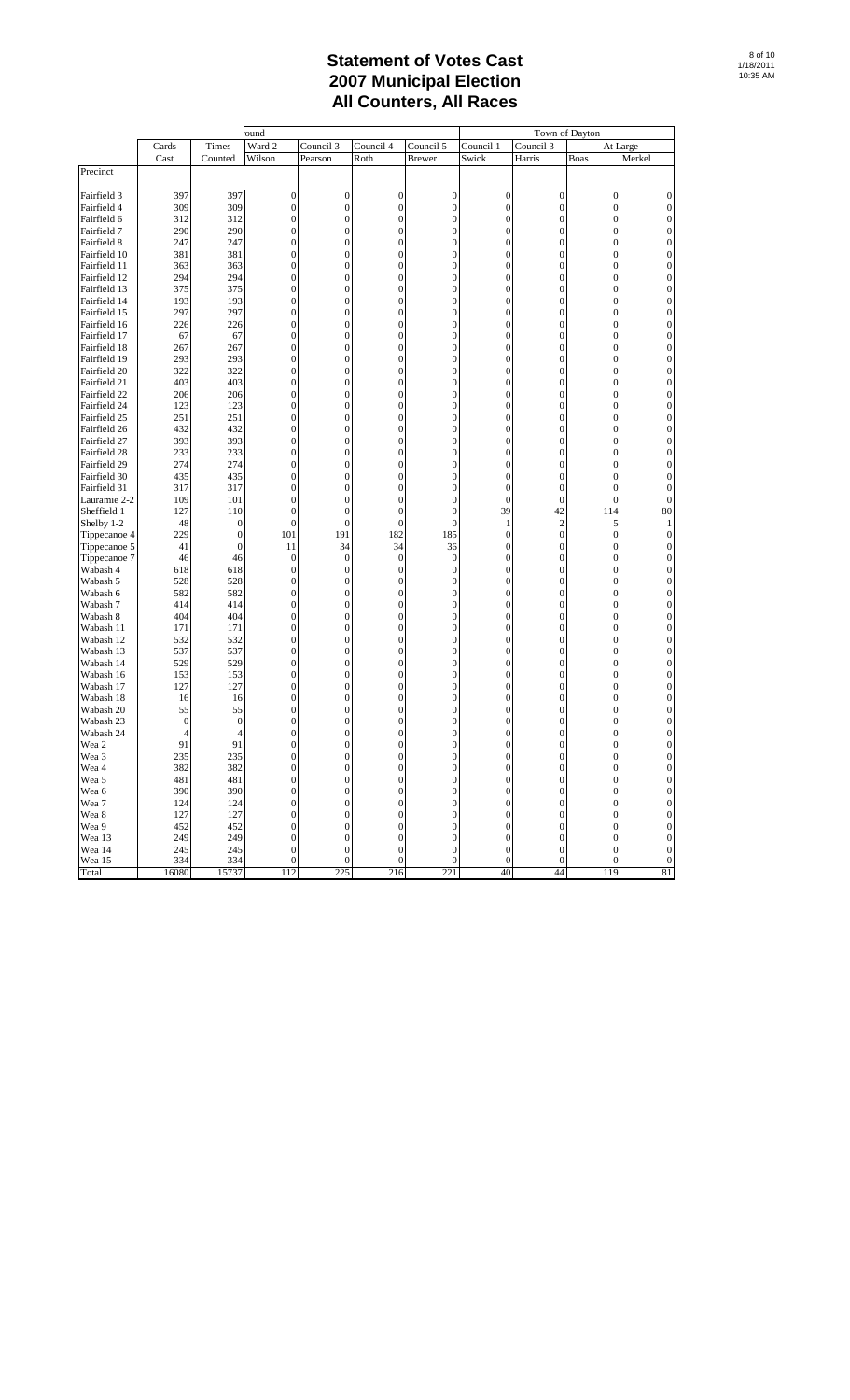|                          |              |                                  | Town of Otterbein                |         |                        |                                  |                                      |                                      |       |                                      |                                      |
|--------------------------|--------------|----------------------------------|----------------------------------|---------|------------------------|----------------------------------|--------------------------------------|--------------------------------------|-------|--------------------------------------|--------------------------------------|
|                          | Cards        | Times                            | Clk-Treas                        |         |                        |                                  |                                      | Town Council at Large - Vote for 5   |       |                                      |                                      |
|                          | Cast         | Counted                          | Kaszuba                          | Allison | <b>Burk</b>            |                                  | Horwedel                             | McKinney                             | Shoup | Deitrick                             |                                      |
| Precinct                 |              |                                  |                                  |         |                        |                                  |                                      |                                      |       |                                      |                                      |
|                          |              |                                  |                                  |         |                        |                                  |                                      |                                      |       |                                      |                                      |
| Fairfield 3              | 397          | 397                              | $\mathbf{0}$                     |         | $\boldsymbol{0}$       | $\boldsymbol{0}$                 | $\boldsymbol{0}$                     | $\boldsymbol{0}$                     |       | $\boldsymbol{0}$                     | $\boldsymbol{0}$                     |
| Fairfield 4              | 309          | 309                              | $\mathbf{0}$                     |         | $\boldsymbol{0}$       | $\boldsymbol{0}$                 | $\boldsymbol{0}$                     | $\boldsymbol{0}$                     |       | $\boldsymbol{0}$                     | $\boldsymbol{0}$                     |
| Fairfield 6              | 312          | 312                              | $\mathbf{0}$                     |         | $\boldsymbol{0}$       | $\mathbf{0}$                     | $\boldsymbol{0}$                     | $\boldsymbol{0}$                     |       | $\mathbf{0}$                         | $\boldsymbol{0}$                     |
| Fairfield 7              | 290          | 290                              | $\boldsymbol{0}$                 |         | $\boldsymbol{0}$       | $\boldsymbol{0}$                 | $\boldsymbol{0}$                     | $\boldsymbol{0}$                     |       | $\boldsymbol{0}$                     | $\boldsymbol{0}$                     |
| Fairfield 8              | 247          | 247                              | $\mathbf{0}$                     |         | $\boldsymbol{0}$       | $\boldsymbol{0}$                 | $\boldsymbol{0}$                     | $\boldsymbol{0}$                     |       | $\boldsymbol{0}$                     | $\boldsymbol{0}$                     |
| Fairfield 10             | 381          | 381                              | $\mathbf{0}$                     |         | $\boldsymbol{0}$       | $\boldsymbol{0}$                 | $\boldsymbol{0}$                     | $\boldsymbol{0}$                     |       | $\boldsymbol{0}$                     | $\boldsymbol{0}$                     |
| Fairfield 11             | 363          | 363                              | $\boldsymbol{0}$                 |         | $\boldsymbol{0}$       | $\boldsymbol{0}$                 | $\boldsymbol{0}$                     | $\boldsymbol{0}$                     |       | $\boldsymbol{0}$                     | $\boldsymbol{0}$                     |
| Fairfield 12             | 294          | 294                              | $\boldsymbol{0}$                 |         | $\boldsymbol{0}$       | $\mathbf{0}$                     | $\boldsymbol{0}$                     | $\overline{0}$                       |       | $\mathbf{0}$                         | $\boldsymbol{0}$                     |
| Fairfield 13             | 375          | 375                              | $\boldsymbol{0}$                 |         | $\boldsymbol{0}$       | $\boldsymbol{0}$                 | $\boldsymbol{0}$                     | $\boldsymbol{0}$                     |       | $\boldsymbol{0}$                     | $\boldsymbol{0}$                     |
| Fairfield 14             | 193          | 193                              | $\boldsymbol{0}$                 |         | $\boldsymbol{0}$       | $\boldsymbol{0}$                 | $\boldsymbol{0}$                     | $\boldsymbol{0}$                     |       | $\boldsymbol{0}$                     | $\boldsymbol{0}$                     |
| Fairfield 15             | 297          | 297                              | $\boldsymbol{0}$                 |         | $\boldsymbol{0}$       | $\boldsymbol{0}$                 | $\mathbf{0}$                         | $\boldsymbol{0}$                     |       | $\boldsymbol{0}$                     | $\boldsymbol{0}$                     |
| Fairfield 16             | 226          | 226                              | $\boldsymbol{0}$                 |         | $\boldsymbol{0}$       | $\boldsymbol{0}$                 | $\boldsymbol{0}$                     | $\boldsymbol{0}$                     |       | $\boldsymbol{0}$                     | $\boldsymbol{0}$                     |
| Fairfield 17             | 67           | 67                               | $\boldsymbol{0}$                 |         | $\boldsymbol{0}$       | $\mathbf{0}$                     | $\boldsymbol{0}$                     | $\overline{0}$                       |       | $\mathbf{0}$                         | $\boldsymbol{0}$                     |
| Fairfield 18             | 267          | 267                              | $\boldsymbol{0}$                 |         | $\boldsymbol{0}$       | $\boldsymbol{0}$                 | $\boldsymbol{0}$                     | $\boldsymbol{0}$                     |       | $\boldsymbol{0}$                     | $\boldsymbol{0}$                     |
| Fairfield 19             | 293          | 293                              | $\boldsymbol{0}$                 |         | $\boldsymbol{0}$       | $\boldsymbol{0}$                 | $\boldsymbol{0}$                     | $\boldsymbol{0}$                     |       | $\boldsymbol{0}$                     | $\boldsymbol{0}$                     |
| Fairfield 20             | 322          | 322                              | $\boldsymbol{0}$                 |         | $\boldsymbol{0}$       | $\boldsymbol{0}$                 | $\boldsymbol{0}$                     | $\boldsymbol{0}$                     |       | $\boldsymbol{0}$                     | $\boldsymbol{0}$                     |
| Fairfield 21             | 403          | 403                              | $\boldsymbol{0}$                 |         | $\boldsymbol{0}$       | $\boldsymbol{0}$                 | $\boldsymbol{0}$                     | $\boldsymbol{0}$                     |       | $\boldsymbol{0}$                     | $\boldsymbol{0}$                     |
| Fairfield 22             | 206          | 206                              | $\boldsymbol{0}$                 |         | $\boldsymbol{0}$       | $\mathbf{0}$                     | $\boldsymbol{0}$                     | $\overline{0}$                       |       | $\mathbf{0}$                         | $\boldsymbol{0}$                     |
| Fairfield 24             | 123          | 123                              | $\boldsymbol{0}$                 |         | $\boldsymbol{0}$       | $\boldsymbol{0}$                 | $\boldsymbol{0}$                     | $\boldsymbol{0}$                     |       | $\boldsymbol{0}$                     | $\boldsymbol{0}$                     |
| Fairfield 25             | 251          | 251                              | $\boldsymbol{0}$                 |         | $\boldsymbol{0}$       | $\boldsymbol{0}$                 | $\boldsymbol{0}$                     | $\boldsymbol{0}$                     |       | $\boldsymbol{0}$                     | $\boldsymbol{0}$                     |
| Fairfield 26             | 432          | 432                              | $\boldsymbol{0}$                 |         | $\boldsymbol{0}$       | $\boldsymbol{0}$                 | $\mathbf{0}$                         | $\boldsymbol{0}$                     |       | $\boldsymbol{0}$                     | $\boldsymbol{0}$                     |
| Fairfield 27             | 393          | 393                              | $\boldsymbol{0}$                 |         | $\boldsymbol{0}$       | $\boldsymbol{0}$                 | $\boldsymbol{0}$                     | $\boldsymbol{0}$                     |       | $\boldsymbol{0}$                     | $\boldsymbol{0}$                     |
| Fairfield 28             | 233          | 233                              | $\mathbf{0}$                     |         | $\boldsymbol{0}$       | $\mathbf{0}$                     | $\boldsymbol{0}$                     | $\overline{0}$                       |       | $\mathbf{0}$                         | $\boldsymbol{0}$                     |
| Fairfield 29             | 274          | 274                              | $\boldsymbol{0}$                 |         | $\boldsymbol{0}$       | $\boldsymbol{0}$                 | $\boldsymbol{0}$                     | $\boldsymbol{0}$                     |       | $\boldsymbol{0}$                     | $\boldsymbol{0}$                     |
| Fairfield 30             | 435          | 435                              | $\mathbf{0}$                     |         | $\boldsymbol{0}$       | $\boldsymbol{0}$                 | $\boldsymbol{0}$                     | $\boldsymbol{0}$                     |       | $\boldsymbol{0}$                     | $\boldsymbol{0}$                     |
| Fairfield 31             | 317          | 317                              | $\mathbf{0}$                     |         | $\boldsymbol{0}$       | $\boldsymbol{0}$                 | $\mathbf{0}$                         | $\boldsymbol{0}$                     |       | $\boldsymbol{0}$                     | $\boldsymbol{0}$                     |
| Lauramie 2-2             | 109          | 101                              | $\boldsymbol{0}$                 |         | $\boldsymbol{0}$       | $\mathbf{0}$                     | $\boldsymbol{0}$                     | $\boldsymbol{0}$                     |       | $\mathbf{0}$                         | $\boldsymbol{0}$                     |
| Sheffield 1              | 127          | 110                              | $\mathbf{0}$                     |         | $\mathbf{0}$           | $\mathbf{0}$                     | $\overline{0}$                       | $\overline{0}$                       |       | $\mathbf{0}$                         | $\boldsymbol{0}$                     |
| Shelby 1-2               | 48           | $\boldsymbol{0}$<br>$\mathbf{0}$ | 40                               |         | 34<br>$\boldsymbol{0}$ | 35                               | 26                                   | 41                                   |       | 37                                   | 26                                   |
| Tippecanoe 4             | 229<br>41    | $\mathbf{0}$                     | $\boldsymbol{0}$<br>$\mathbf{0}$ |         | $\boldsymbol{0}$       | $\mathbf{0}$<br>$\boldsymbol{0}$ | $\boldsymbol{0}$<br>$\boldsymbol{0}$ | $\boldsymbol{0}$<br>$\boldsymbol{0}$ |       | $\boldsymbol{0}$<br>$\boldsymbol{0}$ | $\boldsymbol{0}$<br>$\boldsymbol{0}$ |
| Tippecanoe 5             | 46           | 46                               | $\boldsymbol{0}$                 |         | $\boldsymbol{0}$       | $\boldsymbol{0}$                 | $\boldsymbol{0}$                     | $\boldsymbol{0}$                     |       | $\boldsymbol{0}$                     | $\boldsymbol{0}$                     |
| Tippecanoe 7<br>Wabash 4 | 618          | 618                              | $\mathbf{0}$                     |         | $\boldsymbol{0}$       | $\boldsymbol{0}$                 | $\boldsymbol{0}$                     | $\boldsymbol{0}$                     |       | $\mathbf{0}$                         | $\boldsymbol{0}$                     |
| Wabash 5                 | 528          | 528                              | $\boldsymbol{0}$                 |         | $\boldsymbol{0}$       | $\boldsymbol{0}$                 | $\boldsymbol{0}$                     | $\boldsymbol{0}$                     |       | $\boldsymbol{0}$                     | $\boldsymbol{0}$                     |
| Wabash 6                 | 582          | 582                              | $\mathbf{0}$                     |         | $\boldsymbol{0}$       | $\boldsymbol{0}$                 | $\boldsymbol{0}$                     | $\boldsymbol{0}$                     |       | $\boldsymbol{0}$                     | $\boldsymbol{0}$                     |
| Wabash 7                 | 414          | 414                              | $\mathbf{0}$                     |         | $\boldsymbol{0}$       | $\boldsymbol{0}$                 | $\boldsymbol{0}$                     | $\boldsymbol{0}$                     |       | $\boldsymbol{0}$                     | $\boldsymbol{0}$                     |
| Wabash 8                 | 404          | 404                              | $\boldsymbol{0}$                 |         | $\boldsymbol{0}$       | $\boldsymbol{0}$                 | $\boldsymbol{0}$                     | $\boldsymbol{0}$                     |       | $\boldsymbol{0}$                     | $\boldsymbol{0}$                     |
| Wabash 11                | 171          | 171                              | $\mathbf{0}$                     |         | $\boldsymbol{0}$       | $\mathbf{0}$                     | $\boldsymbol{0}$                     | $\overline{0}$                       |       | $\mathbf{0}$                         | $\boldsymbol{0}$                     |
| Wabash 12                | 532          | 532                              | $\boldsymbol{0}$                 |         | $\boldsymbol{0}$       | $\boldsymbol{0}$                 | $\boldsymbol{0}$                     | $\boldsymbol{0}$                     |       | $\boldsymbol{0}$                     | $\boldsymbol{0}$                     |
| Wabash 13                | 537          | 537                              | $\mathbf{0}$                     |         | $\mathbf{0}$           | $\mathbf{0}$                     | $\boldsymbol{0}$                     | $\boldsymbol{0}$                     |       | $\boldsymbol{0}$                     | $\boldsymbol{0}$                     |
| Wabash 14                | 529          | 529                              | $\mathbf{0}$                     |         | $\boldsymbol{0}$       | $\boldsymbol{0}$                 | $\mathbf{0}$                         | $\boldsymbol{0}$                     |       | $\boldsymbol{0}$                     | $\boldsymbol{0}$                     |
| Wabash 16                | 153          | 153                              | $\boldsymbol{0}$                 |         | $\boldsymbol{0}$       | $\boldsymbol{0}$                 | $\boldsymbol{0}$                     | $\boldsymbol{0}$                     |       | $\boldsymbol{0}$                     | $\boldsymbol{0}$                     |
| Wabash 17                | 127          | 127                              | $\boldsymbol{0}$                 |         | $\boldsymbol{0}$       | $\boldsymbol{0}$                 | $\boldsymbol{0}$                     | $\boldsymbol{0}$                     |       | $\mathbf{0}$                         | $\boldsymbol{0}$                     |
| Wabash 18                | 16           | 16                               | $\boldsymbol{0}$                 |         | $\boldsymbol{0}$       | $\boldsymbol{0}$                 | $\mathbf{0}$                         | $\boldsymbol{0}$                     |       | $\boldsymbol{0}$                     | $\boldsymbol{0}$                     |
| Wabash 20                | 55           | 55                               | $\boldsymbol{0}$                 |         | $\boldsymbol{0}$       | $\boldsymbol{0}$                 | $\boldsymbol{0}$                     | $\boldsymbol{0}$                     |       | $\boldsymbol{0}$                     | $\boldsymbol{0}$                     |
| Wabash 23                | $\mathbf{0}$ | $\boldsymbol{0}$                 | $\boldsymbol{0}$                 |         | $\boldsymbol{0}$       | $\boldsymbol{0}$                 | $\mathbf{0}$                         | $\mathbf{0}$                         |       | $\boldsymbol{0}$                     | $\boldsymbol{0}$                     |
| Wabash 24                | 4            | $\overline{4}$                   | $\boldsymbol{0}$                 |         | $\boldsymbol{0}$       | $\boldsymbol{0}$                 | $\boldsymbol{0}$                     | $\boldsymbol{0}$                     |       | $\boldsymbol{0}$                     | $\boldsymbol{0}$                     |
| Wea 2                    | 91           | 91                               | $\mathbf{0}$                     |         | $\overline{0}$         | $\Omega$                         | $\overline{0}$                       | $\overline{0}$                       |       | $\overline{0}$                       | $\mathbf{0}$                         |
| Wea 3                    | 235          | 235                              | $\mathbf{0}$                     |         | $\boldsymbol{0}$       | $\boldsymbol{0}$                 | $\boldsymbol{0}$                     | $\boldsymbol{0}$                     |       | $\boldsymbol{0}$                     | $\mathbf{0}$                         |
| Wea 4                    | 382          | 382                              | $\boldsymbol{0}$                 |         | $\boldsymbol{0}$       | $\boldsymbol{0}$                 | $\boldsymbol{0}$                     | $\boldsymbol{0}$                     |       | $\boldsymbol{0}$                     | $\boldsymbol{0}$                     |
| Wea 5                    | 481          | 481                              | $\boldsymbol{0}$                 |         | $\boldsymbol{0}$       | $\boldsymbol{0}$                 | $\boldsymbol{0}$                     | $\boldsymbol{0}$                     |       | $\boldsymbol{0}$                     | $\boldsymbol{0}$                     |
| Wea 6                    | 390          | 390                              | $\boldsymbol{0}$                 |         | $\boldsymbol{0}$       | $\boldsymbol{0}$                 | $\boldsymbol{0}$                     | $\boldsymbol{0}$                     |       | $\boldsymbol{0}$                     | $\boldsymbol{0}$                     |
| Wea 7                    | 124          | 124                              | $\boldsymbol{0}$                 |         | $\boldsymbol{0}$       | $\boldsymbol{0}$                 | $\boldsymbol{0}$                     | $\boldsymbol{0}$                     |       | $\boldsymbol{0}$                     | $\boldsymbol{0}$                     |
| Wea 8                    | 127          | 127                              | $\boldsymbol{0}$                 |         | $\boldsymbol{0}$       | $\boldsymbol{0}$                 | $\boldsymbol{0}$                     | $\boldsymbol{0}$                     |       | $\boldsymbol{0}$                     | $\boldsymbol{0}$                     |
| Wea 9                    | 452          | 452                              | $\boldsymbol{0}$                 |         | $\boldsymbol{0}$       | $\boldsymbol{0}$                 | $\boldsymbol{0}$                     | $\boldsymbol{0}$                     |       | $\boldsymbol{0}$                     | $\boldsymbol{0}$                     |
| Wea 13                   | 249          | 249                              | $\overline{0}$                   |         | $\boldsymbol{0}$       | $\boldsymbol{0}$                 | $\boldsymbol{0}$                     | $\boldsymbol{0}$                     |       | $\boldsymbol{0}$                     | $\overline{0}$                       |
| Wea 14                   | 245          | 245                              | $\boldsymbol{0}$                 |         | $\boldsymbol{0}$       | $\boldsymbol{0}$                 | $\boldsymbol{0}$                     | $\boldsymbol{0}$                     |       | $\boldsymbol{0}$                     | $\boldsymbol{0}$                     |
| Wea 15                   | 334          | 334                              | $\boldsymbol{0}$                 |         | $\boldsymbol{0}$       | $\boldsymbol{0}$                 | $\boldsymbol{0}$                     | $\boldsymbol{0}$                     |       | $\boldsymbol{0}$                     | $\boldsymbol{0}$                     |
| Total                    | 16080        | 15737                            | 40                               |         | 34                     | 35                               | 26                                   | 41                                   |       | 37                                   | 26                                   |

We, the undersigned members of the Board of Elections and Registration, do hereby certify the election result election held on November 6, 2007.

Dated: November 16, 2007

Robert C. Reiling **E. Kent Moore**